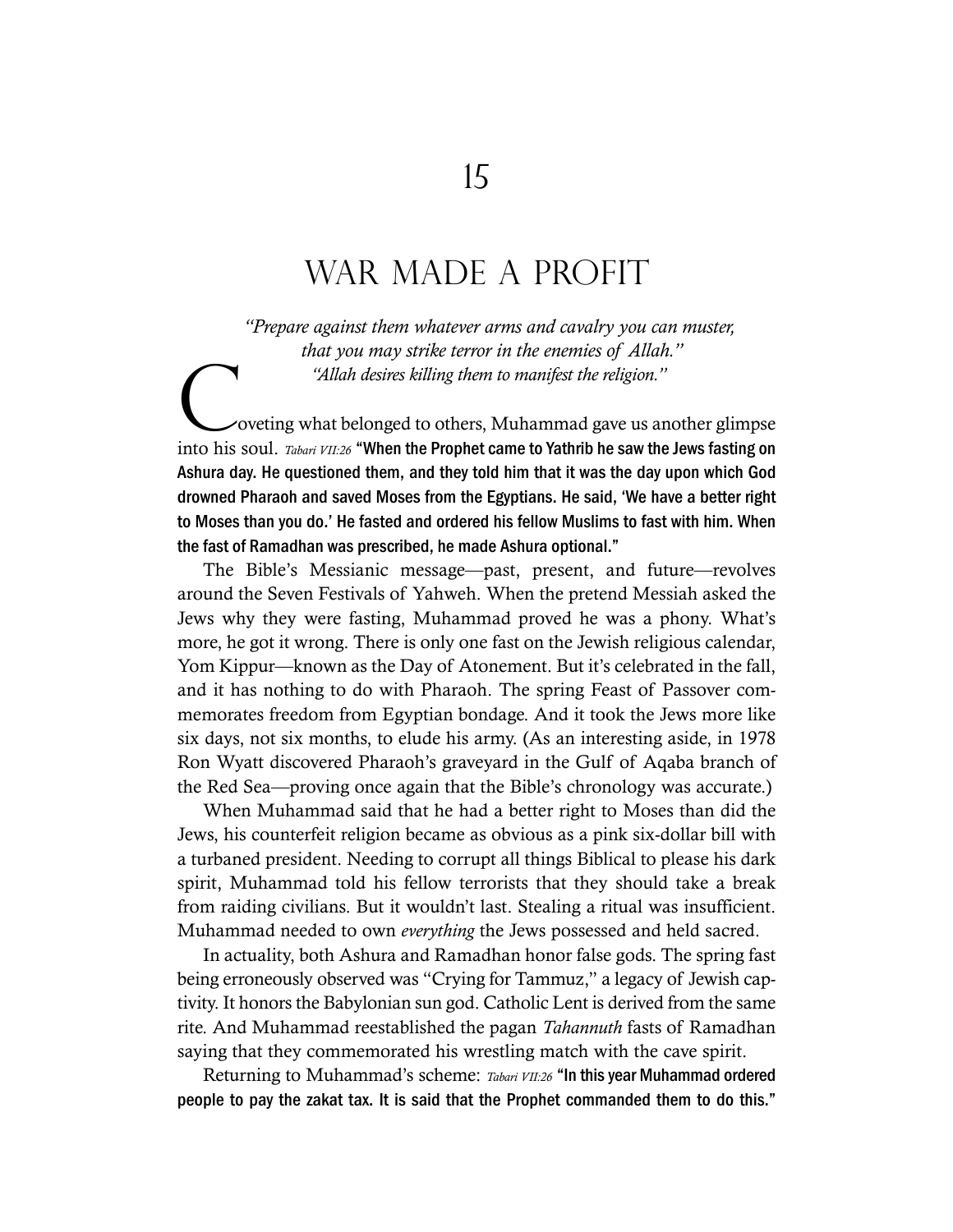Allah and Muhammad spoke with one voice. Paying the zakat became an order and then a pillar. The political manifesto was ushered in with these words: *Ishaq:235* "When the Apostle was settled in Medina and his comrades were gathered to him, the affairs of the workers were arranged, and Islam became firmly established. Prayer was instituted [the prostration was the sign of his power], the zakat tax was prescribed [dictators thrive on money], legal punishments were fixed, as were all things permitted and forbidden [as a confirmation of the tyrant's supreme authority]."

A benevolent dictator, however, he was not. *Ishaq:280* "When Allah's Apostle came to Medina it was the most fever-infested place on earth. It smote Muslims to such a degree they could only pray sitting. Muhammad came out when they were praying thus and said, 'Know that the prostration of the sitter is only half as valuable as that of the stander.' The Muslims painfully struggled to their feet despite their weakness, seeking a blessing."

This is followed by: "Then the Apostle prepared for war in pursuance of Allah's command to fight his enemies and to fight the infidels who Allah commanded him to fight." Fighting was such an essential part of Islam's formation that Tabari devoted the next sixty pages to a single conflict—the Battle of Badr. It gets five times more attention than Abraham's pilgrimage to the Ka'aba—the establishment of Islam. It gets ten times more ink that the first revelation—Muhammad's call to prophethood. It garners twenty times more coverage than Muhammad's migration to Yathrib—the Hijrah that instigated the Islamic Era. How is it that a battle became the centerpiece of a religion?

The initial salvo of the battle to resurrect Islam nearly crucified it. We are told that Muhammad led his militants on a terrorist raid designed to rob another caravan in of all months, Ramadhan. *Tabari VII:26* "In this year the great battle of Badr took place between the Messenger of Allah and the Quraysh Unbelievers in the month of Ramadhan." Since fasting was required in the sacred month, since the observance of Ramadhan was a religious obligation, a pillar of Islam, why were the first Muslims and their prophet on the prowl during their most holy time? Do you suppose money was more important than piety?

At Badr, Muhammad was the aggressor, just as he was on seventy-three of his seventy-five raids. The prophet got to choose the time, place, and victim. So he elected to terrorize money-laden civilians during Ramadhan. Reason would thus dictate that the "prophet" had discarded his original calling and become a pirate.

As you contemplate what motivated Islam's bad boy, consider this: *Tabari VII:28* "Abd al-Rahman said, 'Muhammad celebrated the night of 17 Ramadhan. In the morning traces of sleeplessness would be on his face. He would say, "On this morning Allah distinguished between truth and falsehood, revealing the Qur'an. On this morning he made Islam mighty, humbling the leaders of unbelief at Badr."'" Submission was made mighty because the Quraysh were humbled. Allah distinguished between truth and falsehood by having Muslim militants murder Meccan merchants.

But violence isn't cheap. Like today's terrorists, the first Muslims needed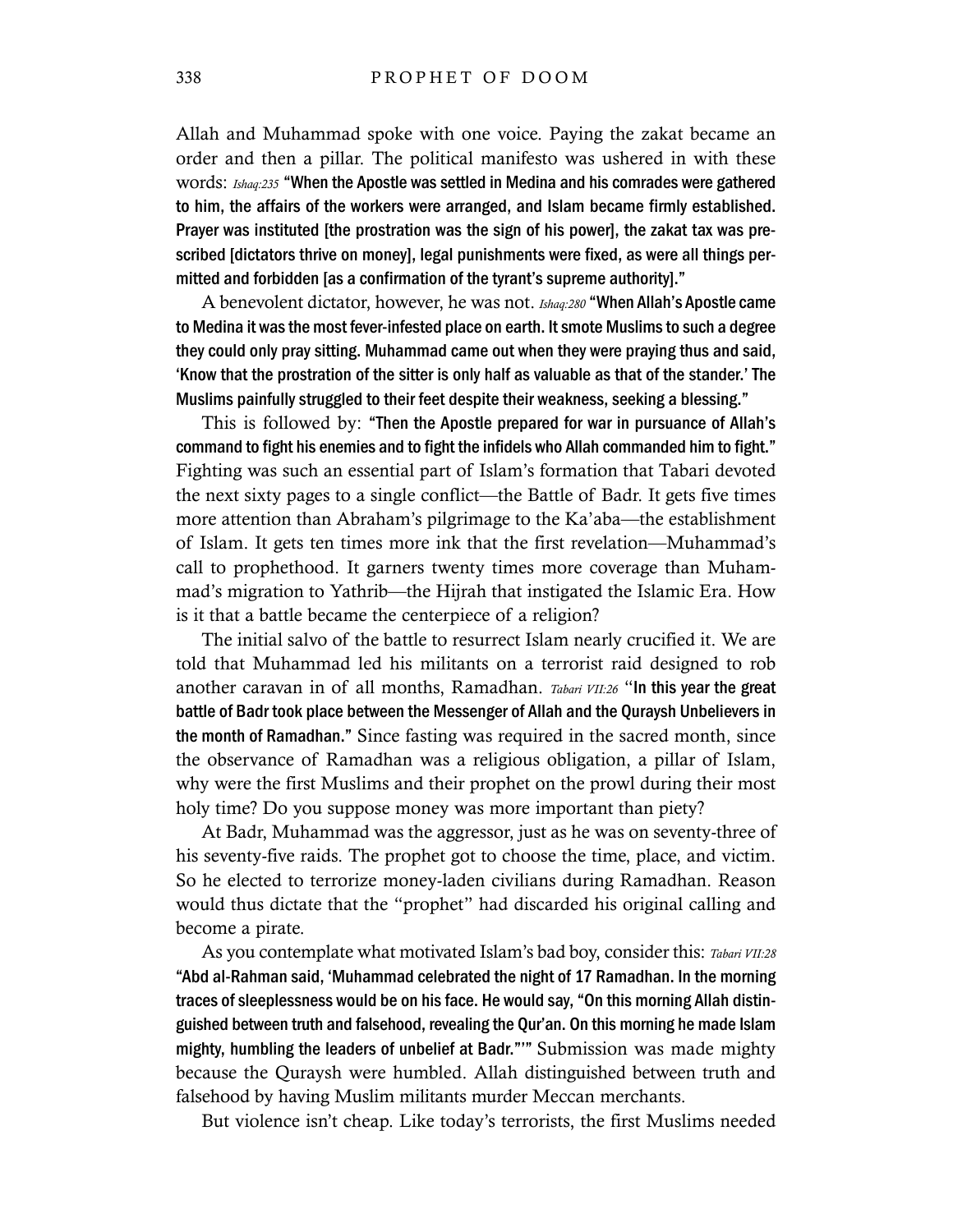money. *Tabari VII:29/Ishaq:289* "The Apostle heard that Abu Sufyan [a Meccan merchant] was coming from Syria with a large Quraysh caravan containing their money and their merchandise. He was accompanied by only thirty men." The Meccans were going about their lives, working to make a living, something Muslims were unwilling to do. So Islam was about to rob them.

"This was after fighting had broken out between them, and people had been killed and taken captive at Nakhlah." If you were reading this out of context you might assume that these parties were in a state of war, and that both were to blame for escalating hostilities. But you know better, because the Islamic Hadith has shown that only the Muslims were militants. They had set out on a dozen terrorist raids. They had ventured out as far as two hundred miles to rob Meccan civilians. They were the sole perpetrators, having killed the Meccan, Hadrami, in cold blood. They kidnapped his companions and held them for ransom.

Ever inclined to put the best possible spin on their violent beginnings, the first Muslims claimed: *Tabari VII:29* "This incident had provoked a state of war between the Prophet and the Quraysh and was the beginning of the fighting in which they inflicted casualties upon one another." In other words, before the Islamic raid, there was no fighting. Not a single Muslim had been killed. In fact there were no armies. The Muslims had raiders—terrorists, in our parlance. The Meccans had merchants—businessmen, in today's vernacular.

But if pirates are shady entrepreneurs, Muhammad was a businessman *par excellence*. *Ishaq:288* "Allah divided the booty stolen from the first caravan after he made spoils permissible. He gave four-fifths to those He had allowed to take it and one-fifth to His Apostle." Not one to miss another opportunity: *Ishaq:289* "Muhammad summoned the Muslims and said, 'This is the Quraysh caravan containing their property. Go out and attack it. Perhaps Allah will give it to us as prey." These lines forever damn Islam's pretense of religiosity. They bear repeating: "This is the Quraysh caravan containing their property. Go out and attack it. Perhaps Allah will give it to us as prey."

The motivation was piracy—not religion. The historian reports: *Tabari VII:29* "Abu Sufyan and the horsemen of the Quraysh were returning from Syria following the coastal road. When Allah's Apostle heard about them he called his companions together and told them of the wealth they had with them and the fewness of their numbers. The Muslims set out with no other object than Sufyan and the men with him. They did not think that this raid would be anything other than easy booty." These armed raiders wanted to steal assets and kidnap folks. Since the prophet's sole motivation was piracy, not piety, Islam cannot be a religion. And if it is, we need to canonize Black Beard and call him a prophet.

The very fact the first adherents of this perverse doctrine recorded this stunning admission of guilt reminds me of the Nazis and the way they chronicled their atrocities in World War II. Immoral, hateful, and violent doctrines like Islam and Nazism corrode men's minds and consciences to the point they become unable to differentiate right from wrong. Ridding the world of those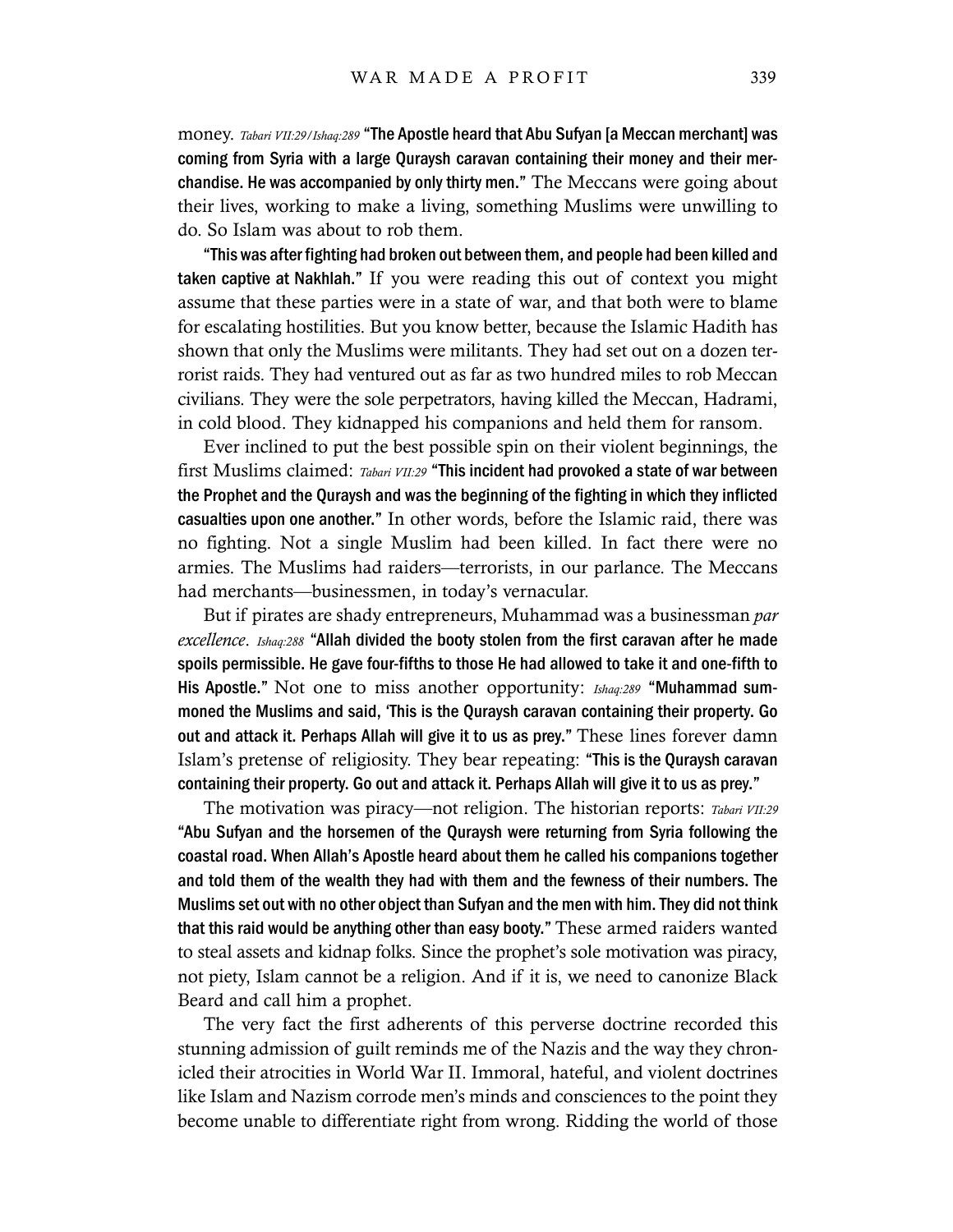they view as inferior, stealing their possessions, becomes part of their mission and thus becomes good—deeds worthy of heroic lore and scripture.

As further proof that the Badr raid was an act of terrorism, another Hadith reports: *Bukhari:V5B59N702* "Allah did not admonish anyone who had not participated in the Ghazwa [raid] of Badr, for in fact, Allah's Apostle had only gone out in search of the Quraysh caravan so that he could rob it. But Allah arranged for the Muslims and their enemy to meet by surprise. I was at the Aqabah pledge with Allah's Apostle when we gave our lives in submission, but the Badr battle is more popular amongst the people. I was never stronger or wealthier than I was when I followed the Prophet on a Ghazwa.'" That pretty much sums up Islam.

Upon hearing that Muhammad was on the prowl, the Quraysh sent a delegation out to protect their people and business assets. This explains why the Qur'an said Muslims were contemplating a "choice" between taking "easy booty" and fighting for doctrinal supremacy. "They did not suppose that there would be a great battle. Concerning this Allah revealed a Qur'an: 'And you longed that other than the armed one might be yours.'" [Qur'an 8:7]

Before I comment, I'd like you to have the benefit of the entire verse: *008.007* "Behold! Allah promised you that one of the two parties would be yours. You wished for the unarmed one, but Allah willed to justify His truth according to His words and to cut off the roots of the unbelievers." To "cut off the roots" is to kill. This makes Allah a murderer and Muhammad a pirate. One was after booty, the other blood. But it was worse than that. They inspired a gang of armed men to attack a defenseless civilian enterprise, one owned by a rival. As such, they were terrorists. And there is no way to discount the source of this condemning scripture as it's confirmed in all three Hadith collections and in the Qur'an.

The Traditions report: *Ishaq:289* "The people answered the Prophet's summons; some eagerly, some reluctantly." *Tabari VII:29* "When Abu Sufyan heard that Muhammad's Companions were on their way to intercept his caravan, he sent a message to the Quraysh. 'Muhammad is going to intercept our caravan, so protect your merchandise.' When the Quraysh heard this, the people of Mecca hastened to defend their property and protect their men as they were told Muhammad was lying in wait for them."

The Sira suggests that they weren't quite so hasty: *Ishaq:290* "Some of the Meccans got up to circumambulate the Ka'aba…. Sitting around the mosque, they wondered why they had allowed this evil rascal to attack their men." The pagans were being religious, worshiping Allah in his mosque. The Muslims had abandoned religion, setting out on a terrorist raid in the holy month of Ramadhan.

*Ishaq:292* "Setting out in Ramadhan, Muhammad was preceded by two black flags. His companions had seventy camels on which men rode in turns." It's interesting: the white battle flags of the Maghazi raids inspired by Muhammad turned black when the "prophet" personally led the parade. *Tabari VII:38* "I have been informed by authorities that Muhammad set out on 3 Ramadhan at the head of 310 of his companions. The Emigrants on the day of Badr were 77 men, and the Ansar were 236. The war banner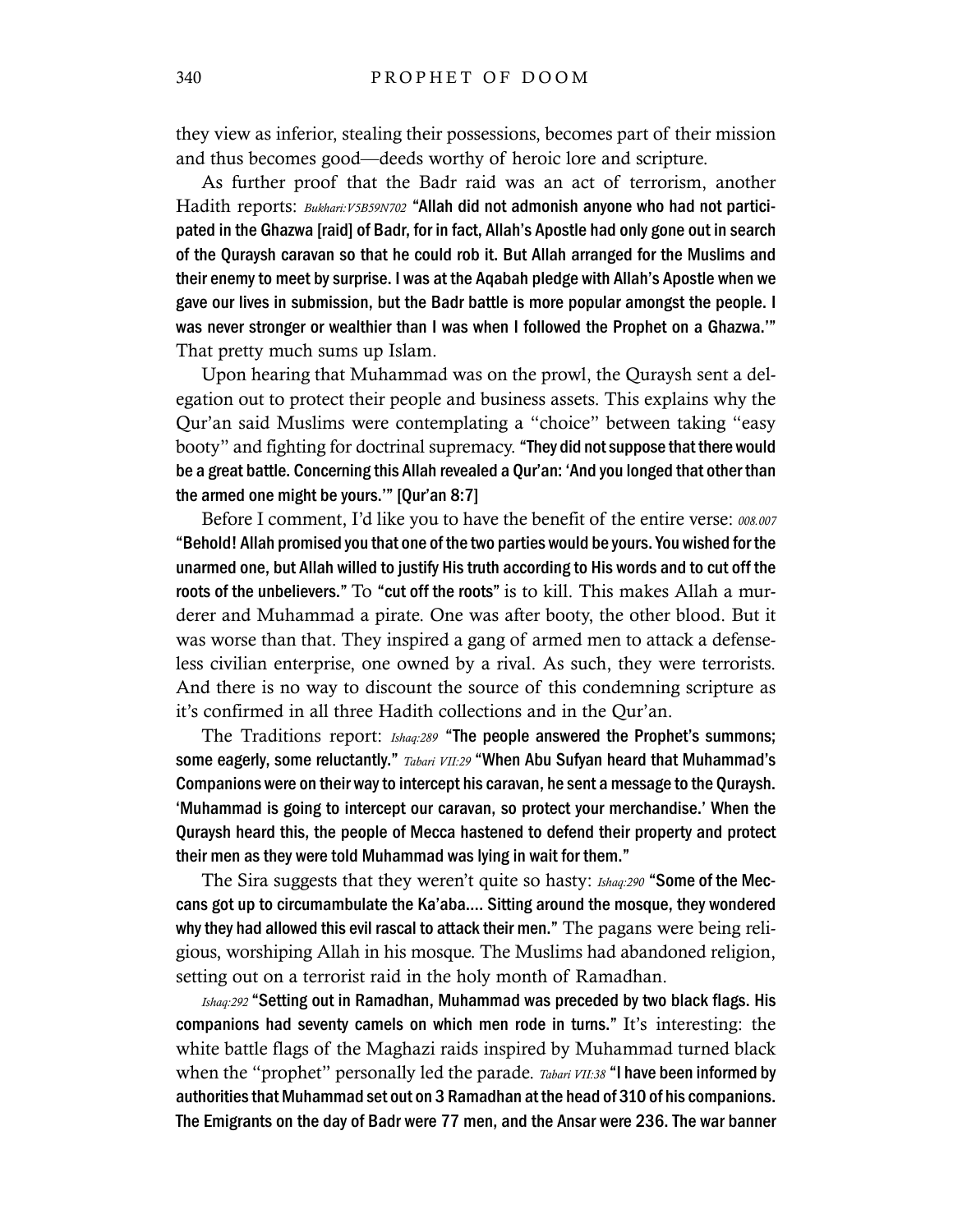of the Messenger was carried by Ali. The banner of the Ansar was carried by Sa'd."

Back in Ka'abaVille: *Tabari VII:30* "A body of Meccan men was drawn from the clans. Neither the Prophet nor his Companions heard about this force until they reached Badr, which was on the coastal route the Quraysh caravan had taken from Syria." These passages confirm that Muhammad was on the prowl. They reveal that the caravan was comprised of a poorly protected assemblage of businessmen. They suggest that when Sufyan sent for help, it came in the form of townsfolk. There was no standing army. Mecca was a tiny village of some five thousand traders eking out a humble living. They didn't have a police force much less a military. Before Muhammad and Islam, they hadn't needed one.

*Ishaq:293/Tabari VII:30* "The prophet marched forward and spent the night near Badr with his Companions. They did not know that the Quraysh had come out against them. While the Prophet was standing in prayer [asking Allah to help him steal] some Quraysh watercarriers came to the well. Among these was a black slave. Muhammad's men seized him and brought him to the Messenger's bivouac. They ordered him to salute Allah's Apostle. Then they questioned him about Abu Sufyan, having no idea that he was not from the caravan. When the slave began to tell them about the protecting force, it was unwelcome news, for the only object of their raid was Abu Sufyan and [the booty from] his caravan."

Picture this scene. The founder of a "religion" is out on a terrorist mission designed to raid a civilian business. He is praying, asking his spirit to help him kidnap innocent people and steal their possessions. His fellow militants capture a slave and torture him, trying to solicit information. *Tabari VII:30* "Meanwhile the Prophet was praying, bowing and prostrating himself, and also seeing and hearing the treatment of the slave. When the slave told them that the Quraysh had come to meet them, they began to beat him and called him a liar. 'You are trying to conceal the whereabouts of Abu Sufyan and his caravan. They beat him severely and continued to interrogate him but they found that he had no knowledge of what they were looking for."

I have said that Muhammad was the most vile and immoral man to have ever walked the earth. The first Muslims agree, although their hearts and minds have been so corroded by Islam they don't seem to care. They think that they are just describing a normal day at the prophetic office. For such immoral and barbaric acts to have been passed on as Traditions and linked to the Qur'an, Muslims must view these terrorist raids and the ensuing crimes favorably. They must see such ungodly behavior as a living witness of Allah's Cause—an example of how to be a good Muslim.

*Tabari VII:31* "When the slave said, 'I am from the Quraysh who have come out against you,' they beat him, but when he said, 'I am with Abu Sufyan,' they left him alone. When the Prophet saw what they were doing he stopped his prayer. He said, 'By Him in Whose hand my soul rests, you beat him when he tells the truth and leave him alone when he lies.'" Muhammad wasn't bothered by Muslims beating the black slave, just by their inept interrogation technique.

And he was nervous. Mercenaries can be an unruly lot: *Ishaq:294* "The Apostle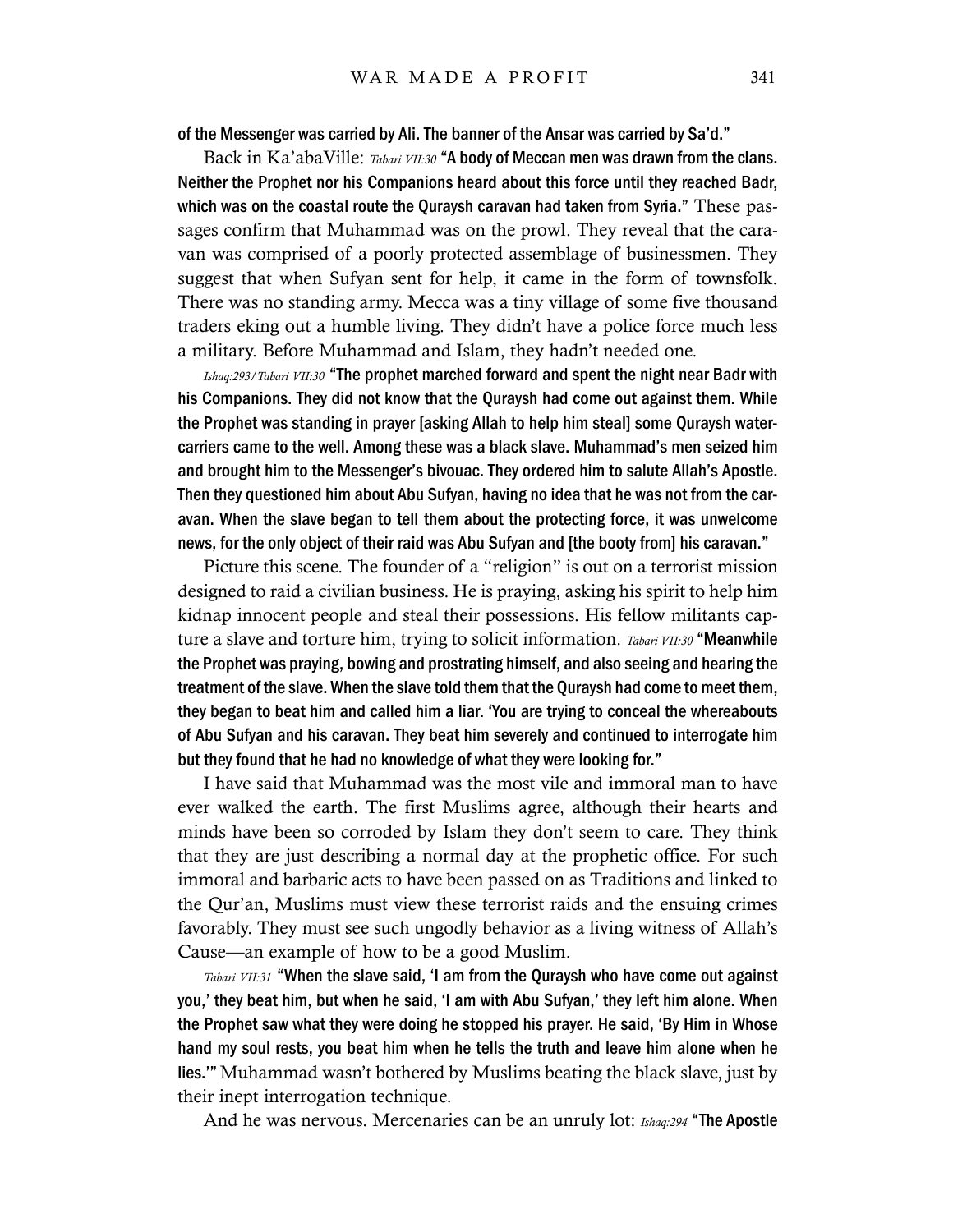was afraid the Ansar would not feel obliged to help him fight without the enemy being the aggressor and attacking in Medina." This is further evidence Muhammad wasn't defending Muslims and Islam. As proof he wasn't a prophet, the Ansar surprised him: "Sa'd said, 'We hear and obey. We are experienced in war, trustworthy in combat. Allah will let us show you something that will bring you joy. The Apostle was delighted at Sa'd's words which greatly encouraged him. Muhammad shouted, 'It is as if I see the enemy lying prostrate.'" The founder of Islam was pleased by the prospect of war and encouraged by the thought of his foe bowing in submission. That's fine if you're Stalin, Mao, or Hitler. It's bad if you're Muhammad.

The Sira speaks of another interrogation. *Ishaq:295* "A young man was brought to the Apostle and beaten. When the Muslims were displeased with his answers they beat him soundly. Watching the interrogation while performing two prostrations, the Prophet interrupted the proceedings and said, 'Mecca has thrown us pieces of its liver!'"

But alas, the intended target escaped the raiders' grasp. *Ishaq:295* "Abu Sufyan changed the caravan's direction from the shore road, traveling as quickly as possible." *Ishaq:296* "When Sufyan saw that he had saved his caravan he sent word to the Quraysh. 'Since you came out to save your caravan, your men, and property, go back home.'" Some of the merchant militia left but, "Abu Jahl said, 'Badr was the site of an Arab fair. We are going to spend a few days, slaughter camels, feast, drink wine, and have some girls play for us.'" The non-partiers said, "'We came out to protect our property and defend our men. There is no point of staying to fight.' So they returned to Mecca."

On the Muslim front, we discover that Muhammad wasn't much of a general. We are told that a man named Hubab asked him, *Ishaq:297* "Did Allah order you to occupy this place so that we have no choice, or was this position chosen as a matter of opinion for military tactics?" When Muhammad said that Allah had not spoken to him about it the Ansar chief saved the day and ruined the world: "'This is not the proper place.' Hubab said, 'We should go to the well nearest the enemy, stop up all other wells, and deprive them of water.' Then Sa'd said, 'Prophet, let us build you a booth of palm fronds from which you can watch the battle safely.' The Apostle thanked and blessed them."

So let the battle begin: *Tabari VII:32* "When the Quraysh advanced, Muhammad threw dust in the direction of their faces, and Allah put them to flight.… The Meccan [merchant] force and the Prophet's [pirates] met and Allah gave victory to His Messenger, shamed the unbelievers, and satisfied the Muslims' thirst for revenge on them." To think that these delusional and immoral boys started a religion is beyond belief.

*Ishaq:297* "When the Apostle saw them he cried, 'Allah, they called me a liar. Destroy them this morning.'" Jeremiah, he was not. The Meccans, however, were civilized: *Ishaq:298* "Utba rose to speak. 'Let us turn back and leave Muhammad to the rest of the Arabs. If we fall upon him, we will be haunted for having slain the son or brother of our kin.'"

*Tabari VII:52* "The Prophet said to his companions, 'You are the same number as the people of Saul on the day he met Goliath." Actually, Saul and his men were far more numerous. Yet they refused to fight the Philistines, which is why David was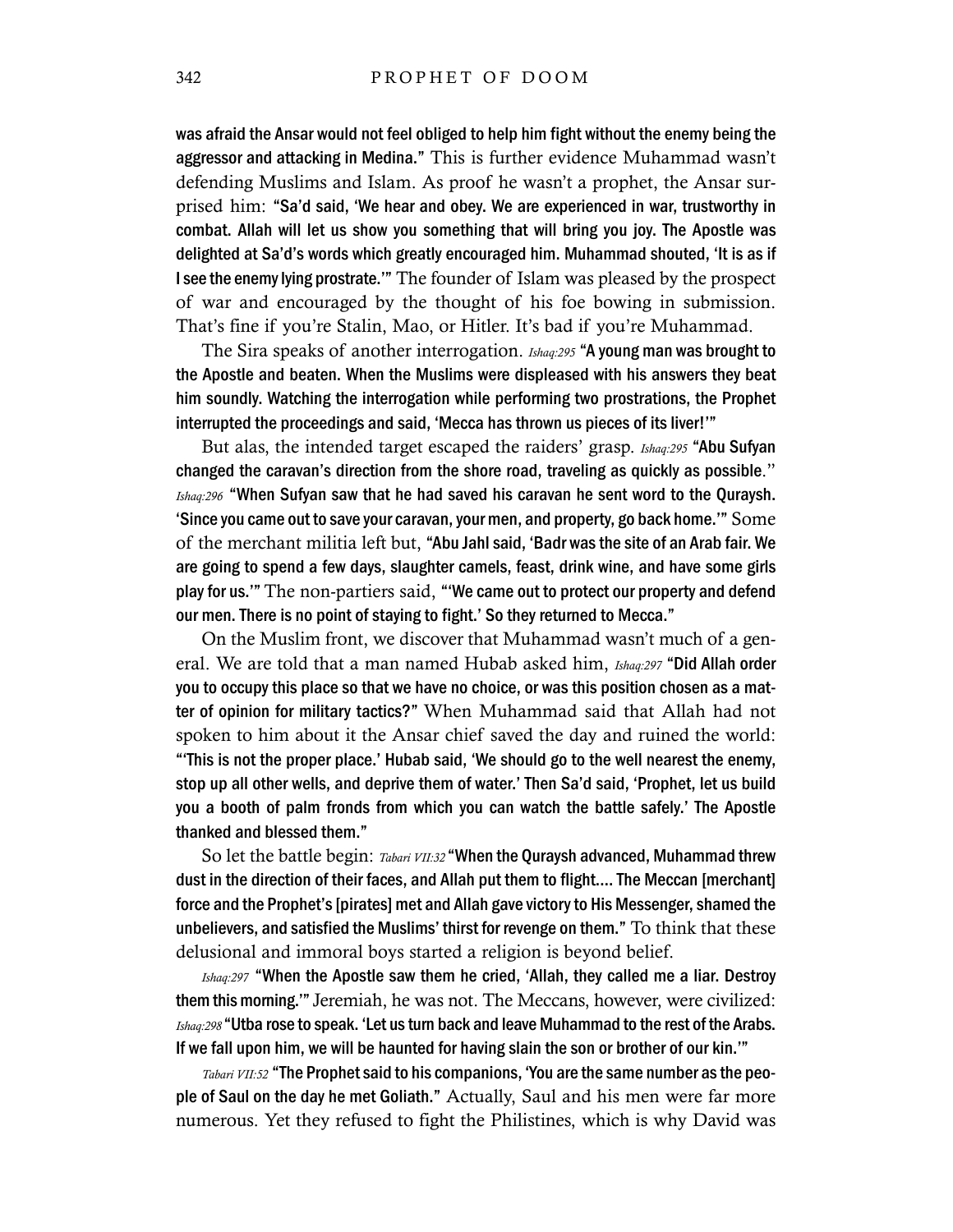given the opportunity to sling himself into immortality. Had Muhammad been a real prophet, he never would have quoted this story. Had he had any faith, he would have followed David's example.

*Tabari VII:52/Ishaq:299* "Aswad, an ill-natured man, took the field, and Hamzah came out to meet him. In the encounter Hamzah cut off Aswad's foot and half his leg.… Hamzah pursued him and struck a blow, killing Aswad. After this, Utbah took the field and issued a challenge to single combat. Three young Ansar Muslims came forward to meet him." The Emigrants had cowered, so Muhammad commanded. "'Arise Ubaydah, Hamzah, and Ali.' It was no time before Hamzah had killed Shaybah and Ali had killed Walid. Ubaydah and Utbah each inflicted a blow upon his adversary. Hamzah and Ali then turned on Utbah with their swords and finished him off. They lifted up their companion Ubaydah to safety. His foot had been cut off and the marrow was flowing out. When they brought him to Muhammad, Ubaydah said, 'Am I not a martyr, O Messenger of Allah?' 'Yes indeed,' the Prophet replied." We have our first entrant into Islamic paradise. Can you imagine the surprise on his face when he discovered that it wasn't as Muhammad had described and that Allah was indeed waiting for him?

*Tabari VII:54* "Muhammad turned toward his new Qiblah and said. 'Allah, if this band perishes today, you will be worshipped no more.'" Since Meccan Moon Gods were in sparse demand, he was probably right. "Abu Bakr picked up his cloak and put it on him, grasping him from behind. 'O Prophet whom I value more than my father and mother, this constant calling on your Lord is annoying.' Then Allah revealed, 'When you sought the help of your Lord he answered you saying, "I will help you with a thousand angels, rank on rank."'" [Qur'an 8:9] Sure, why not? Allah's angels are so feeble it takes a thousand of them to do battle with a few hundred intoxicated merchants. And lest we forget, the future Caliph found prayer annoying. He was there for the booty.

Muhammad cried out, *Bukhari:V5B59N330/Ishaq:300* "Here is Gabriel holding the rein of a horse and leading the charge. He is equipped with his weapons and ready for the battle. There is dust upon his front teeth." Why was Muhammad's spirit so eager to kill? And why was he a dirty fighter? *Bukhari:V5B59N327* "Gabriel came to the Prophet and said, 'How do you view the warriors of Badr?' The Prophet said, 'I see the fighters as the best Muslims.' On that, Gabriel said, 'And so are the Angels who are participating in the Badr battle.'" The "best" Muslims are warriors. And Allah's best angels are demons. Is this a great religion, or what?

*Tabari VII:54* "The Prophet said when he was in his awning, 'Allah, keep your contract and your promise.'" The dark spirit's contract with his prophet traded submission to him for a founder's share in the Ka'aba Inc. His promise was to make Muhammad rich, powerful, and amply sexed. *Bukhari:V5B59N289* "Abu Bakr took his hand and said, 'This is enough, Prophet. You have tired your Lord with your pestering.'"

The next line distinguished Muhammad from the prophets he claimed were his peers. "Muhammad was wearing his coat of mail." Armor was something Noah, Abraham, Jonah, Moses, and Jesus seldom wore. Nor did they say, "They will be routed and will turn and flee. The hour of doom is their appointed tryst, and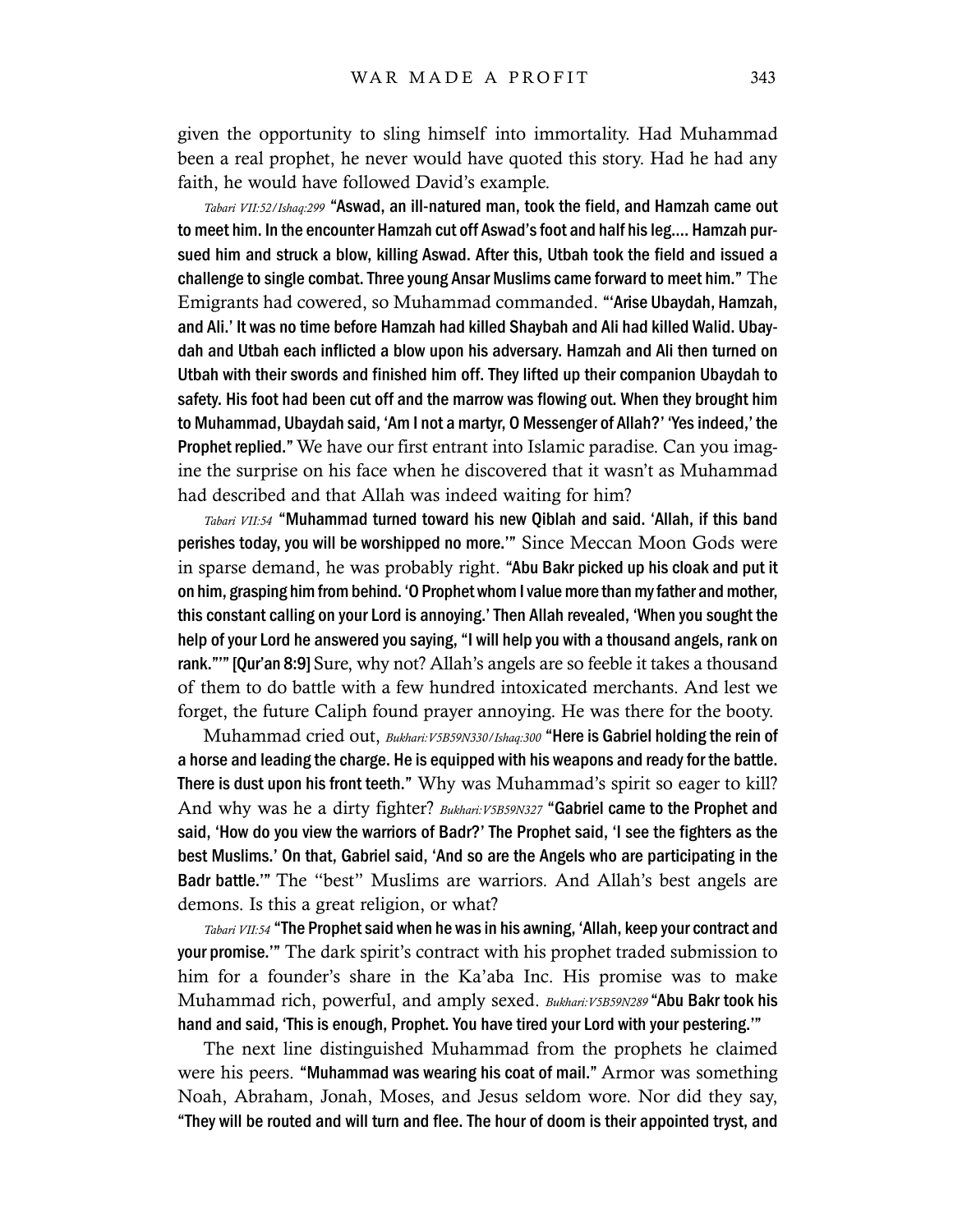it will be more wretched and more bitter than this earthly failure." [54:45] In other words, "To hell with them."

Thus far, from a religious perspective, the battle of Badr has been a bust. But things were about to change: *Tabari VII:55* "Mihaja, the mawla [slave] of Umar [the future Caliph] was struck by an arrow and killed. He was the first Muslim to die."

Mihaja's death must have rattled the militants because Muhammad was forced to preach a sermon that would make him the Prophet of Doom: *Ishaq:300/ Tabari VII:55* "Allah's Messenger went out to his men and incited them to fight. He promised, 'Every man may keep all the booty he takes.' Then Muhammad said, 'By Allah, if any man fights today and is killed fighting aggressively, going forward and not retreating, Allah will cause him to enter Paradise.'" They were just words—sound waves that filtered through the air. Yet they have reverberated for 1400 years. They echo still.

"Umayr, who was holding some dates in his hand and eating them, said, 'Fine, fine. This is excellent! Nothing stands between me and my entering Paradise except to be killed by these people!' He threw down the dates, seized his sword, and fought until he was slain." The means behind the madness had finally materialized. Muhammad told his fellow militants that their reward was Allah's paradise. All they had to do to earn their prize was to die murdering others in pursuit of booty.

This Muslim militant, this disciple of Muhammad, this misguided youth who had gone off on a terrorist raid to kidnap defenseless civilians and steal their possessions, died shouting these words: *Ishaq:300* "I am fighting in Allah's service. This is piety and a good deed. In Allah's war I do not fear as others should. For this fighting is righteous, true, and good." Consider the number of times the Qur'an has spoken of "righteous, true, and good deeds." Now you know Allah's definition of "piety," and what a "good deed" actually represents. You also learned Muhammad's definition of a good Muslim.

In a way, Muhammad may have been right. If he was speaking on behalf of Lucifer, not Gabriel, as I suspect, "fighting aggressively" for "booty" would have earned a murdering thief direct admission into Satan's paradise. As for Muslim martyrs finding virgins—I wouldn't bet my life on it.

But Muslim lives were meaningless to Muhammad; just as Islamic clerics find suicide bombers expendable. In that light, Muhammad issued the "Suicide Bomber Creed" (not for himself, mind you): *Ishaq:300/ Tabari VII:56* "'O Messenger of Allah, what makes the Lord [Lucifer] laugh with joy at his servant?' He replied, 'When he plunges his hand into the midst of an enemy without armor.' So Auf took off the coat of mail he was wearing and threw it away. Then he took his sword and fought the enemy until he was killed." It was the seventh century version of today's boy bombs.

While that's clear, I am perplexed by what Muhammad said. It's odd that he didn't need an angelic revelation to know what made Allah "laugh with joy." And it sounds as if Allah likes to do the plunging and killing. Further, can you fathom a "religion" built around a spirit who prefers death to salvation?

Then in a tone as demented as the spirit guiding him: *Ishaq:301/Tabari VII:56*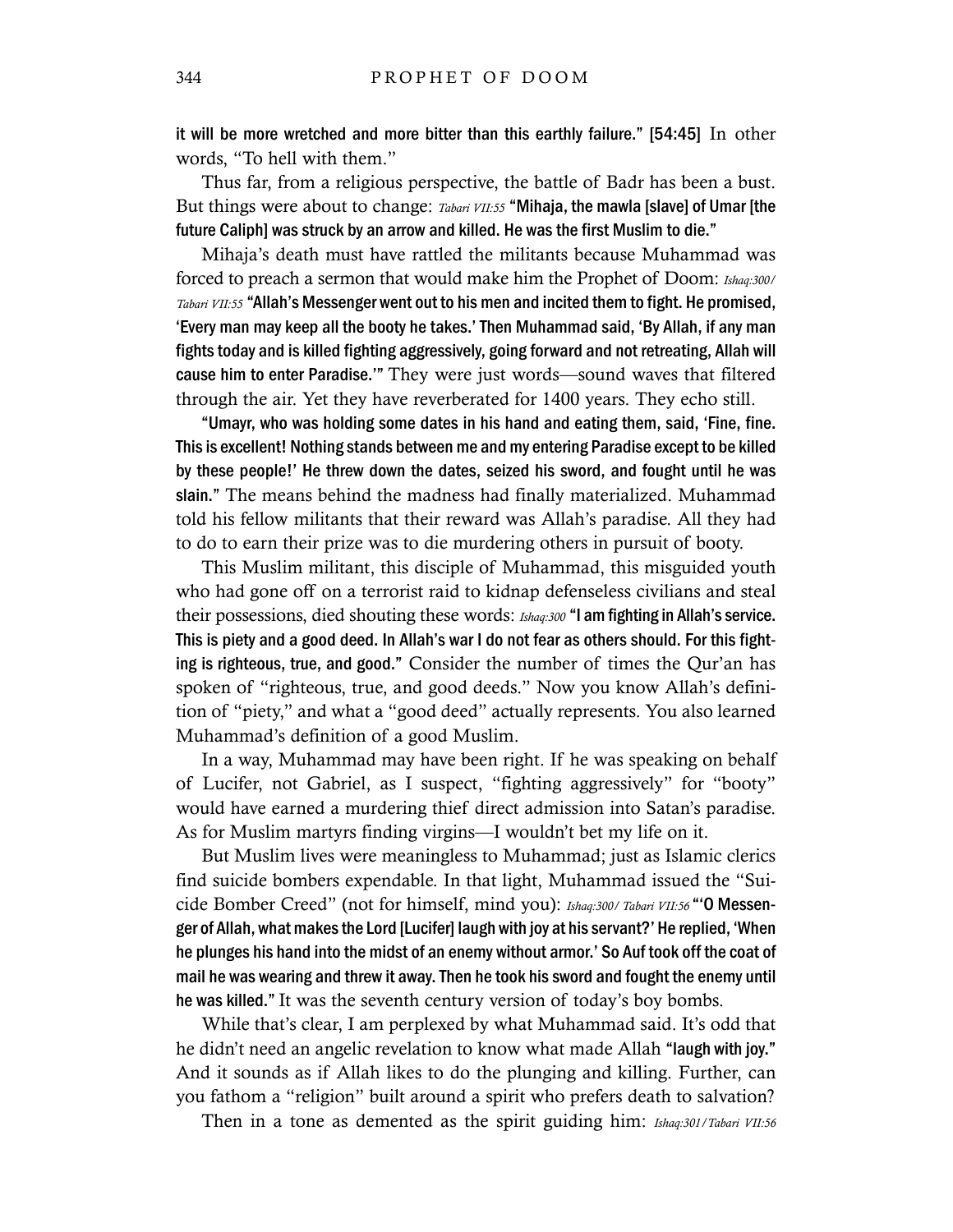"Muhammad picked up a handful of pebbles and faced the Quraysh. He shouted, 'May their faces be deformed!' He threw the pebbles at them and ordered his companions to attack. The foe was routed. Allah killed Quraysh chiefs and caused many of their nobles to be taken captive. While the Muslims were taking prisoners, the Messenger was in his hut." Whether you are Biblically grounded and see Muhammad and his spirit as demonic, or just the personification of evil, there is no way to see them as *good*.

While it's subtle, there is a bit of psychological gamesmanship going on here. Allah was credited with the killing and kidnapping—it wasn't Muhammad or his militants. No. They weren't murdering thieves. Their god was.

*Bukhari:V5B59N290* "The Prophet said, 'The believers who failed to join the Ghazwa of Badr and those who took part in it are not equal in reward." Muhammad loved murderers. He even loved their weapons: *Bukhari:V5B59N333* "Az-Zubair said, 'I attacked him with my spear and pierced his eye. I put my foot over his body to pull the weapon out, but even then I had to use great force. Later on Allah's Apostle asked me for that spear and I gave it to him.'" Show me your treasure and I will reveal your soul.

*Ishaq:301/Tabari VII:56* "As the Muslims were laying their hands on as many prisoners as they could catch, the Prophet, I have been told, saw disapproval in the face of Sa'd. He said, 'Why are you upset by the taking of captives?' Sa'd replied, 'This was the first defeat inflicted by Allah on the infidels. Slaughtering the prisoners would have been more pleasing to me than sparing them.'" Remember these hateful words and who spoke them. We have not heard the last of Sa'd.

In a long Hadith from Abd Al-Rahman, one of the butchers of Nakhlah, we hear: *Ishaq:302/Tabari VII:60* "Umayyah [a merchant] was a friend of mine in Mecca. My name was Abd Amr, but when I became a Muslim I was called Abd al-Rahman." This militant was renamed after the first Islamic god. As such, this is a stinging repudiation of Islam's first pillar. "Umayyah used to meet me when we were in Mecca and would say, 'Abd Amr, do you dislike the name your father gave you?' I would reply, 'Yes.' Umayyah would then say, 'I do not recognize Ar-Rahman [as a god], so adopt a name that I can call you by when we meet.'"

After some chatter the friends turned enemies by Islam settled on a name. "'Well then, you are Abd al-Ilah [Slave-to-the-God].' I agreed." This line confirms the single most fatal charge that can be leveled against Islam. The Arabic word for God is "Ilah" not "Allah." Like Ar-Rahman, Allah was the personal name of a rock idol that became one of the Islamic gods. This simple conversation obliterates Muhammad's credibility, the Qur'an's authority, and Islam's legitimacy. Since Ar-Rahman and Allah are names of gods used throughout the Qur'an and Hadith, Islam's central claim is bogus. Neither Allah nor Ar-Rahman are Yahweh or Yahshua. And since the Islamic duo are incompatible by name and character with Yahweh and Yahshua, all Biblical references are just crass plagiarism—inspired by a man's lust for money, sex, and power.

The Tradition continues, giving us an up close and personal insight into what Islam did to a man's mind and soul. Fair warning, this isn't pretty: *Tabari*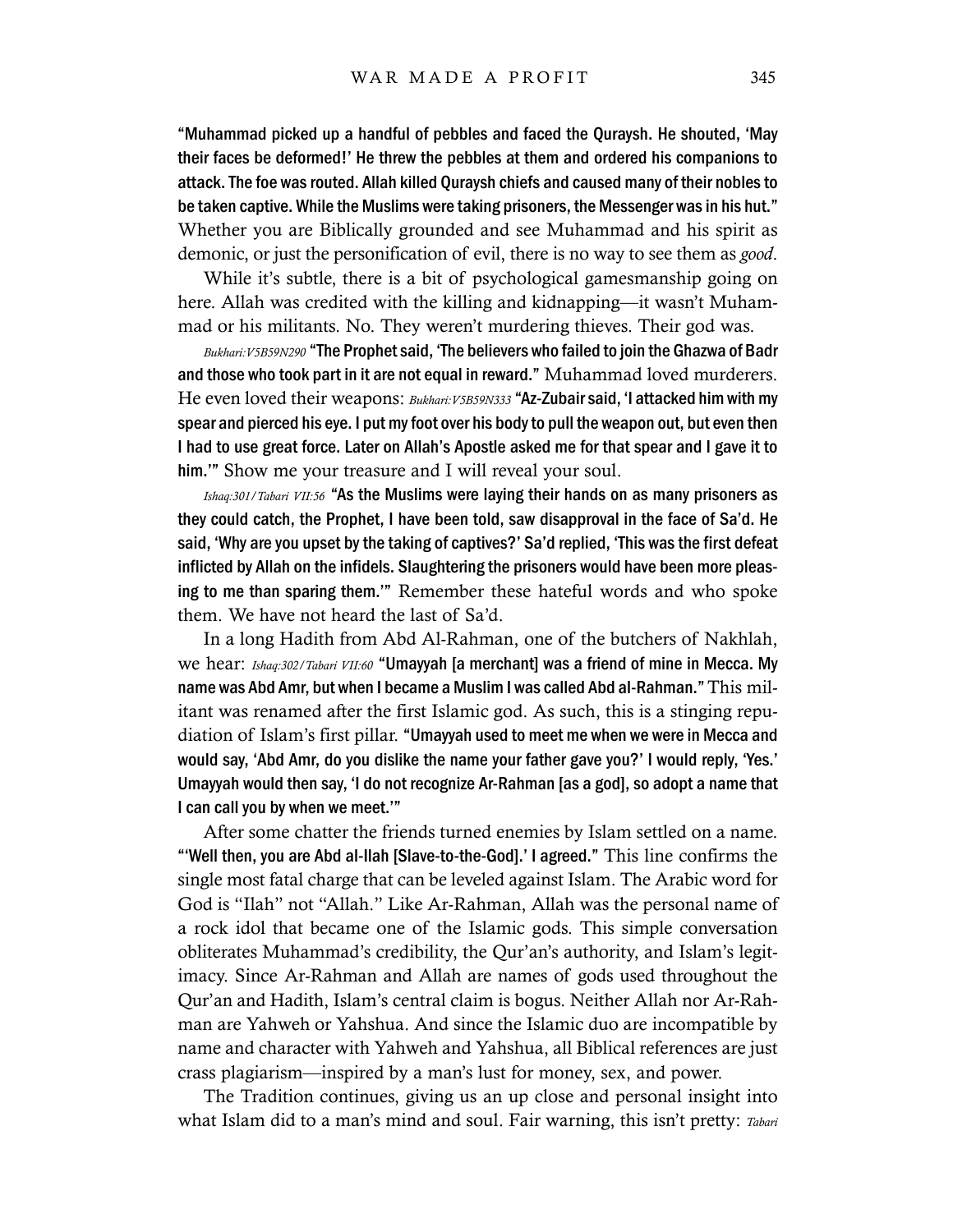*VII:59/Ishaq:303* "On the day of Badr I passed Umayyah as he was standing with his son Ali, holding his hand. I had with me some coats of mail which I had taken as plunder. Umayyah said, 'Abd al-Ilah, would you like to take me as a prisoner? I will be more valuable to you as a captive to be ransomed than the coats of mail that you are carrying.' I said, 'Yes. Come here then.' I flung away the armor and bound Umayyah and his son Ali, taking them with me." According to Muhammad and his god, kidnapping for ransom was a legitimate religious practice—one more profitable than stealing armor.

And in case you're wondering, the Meccan surrendered because he didn't want the Muslim raiders to kill his son. But it didn't work out that way. "People [Muslim militants] encircled us [Abd al-Rahman and his captives]. Then they restrained us physically. One of the Muslims drew his sword and struck Ali in the leg, severing it so that he fell down. Umayyah gave a scream the like of which I have never heard. I said, 'Save yourself, for there is no escape for your son. By Allah, I cannot save him from these men.' Then the Muslims hacked Ali to pieces. Abd al-Rahman used to say, 'May Allah have mercy on Bial [a former slave turned Muslim marauder]! I lost my coats of mail, and he deprived me of my captives.'" In trying to hype the religion of war, the practitioners harpooned it. They not only demoted their gods to pagan status, they exposed their immoral motives. Islam was all about money. And while that should have been enough to impugn the doctrine, the fatal blow was in the last paragraph. Muhammad so corrupted these men that they mutilated a child in front of his father. And there was no sense of guilt, no glimmer of humanity. Their only remorse was over lost booty.

Islam is an evil curse that must be dispelled: *Bukhari:V5B59N297* "The Prophet faced the Ka'aba and invoked evil on the Quraysh people specifically cursing: Shaiba, Utba, Walid and Abu Jahl. I bear witness, by Allah, that I saw them all dead, putrefied by the sun, as Badr was a very hot day." Lucifer and his demons must have been in paradise: evil curses were being invoked, people were dying, bodies were putrefied, and it was hot. Moreover, their favorite prophet was on duty: *Bukhari: V5B59N397* "Allah's Apostle raised his head after bowing the first Rak'a of the morning prayer. He said, 'O Allah! Curse so-and-so and so-and-so.' After he had invoked evil upon the Quraysh, Allah revealed: 'Your Lord will send thousands of angels riding upon chargers sweeping down as a form of good tidings to reassure you that victory comes from Him. He will cut off parts of the unbelievers, overthrow them, and turn them back in frustration. For Allah is forgiving and kind.'" [3:124] The "kind" mutilator is telling us: Islam was a team effort.

Ibn Ishaq tells us: *Tabari VII:60/Ishaq:303* "A cousin of mine and I mounted a hill from which we could overlook Badr and see who would be defeated, so that we could join in the plundering afterwards." "I was pursuing one of the Meccan polytheists in order to smite him, when his head suddenly fell off before my sword touched him. Then I knew that someone other than I had killed him." The implication is that one of Allah's angelic brigades did the dastardly deed. "My son, I saw Muslims on the day of Badr, and saw that one of us would wave his sword at a polytheist, and the man's head would fall from his body before the sword touched him." "The sign of the angels on the day of Badr was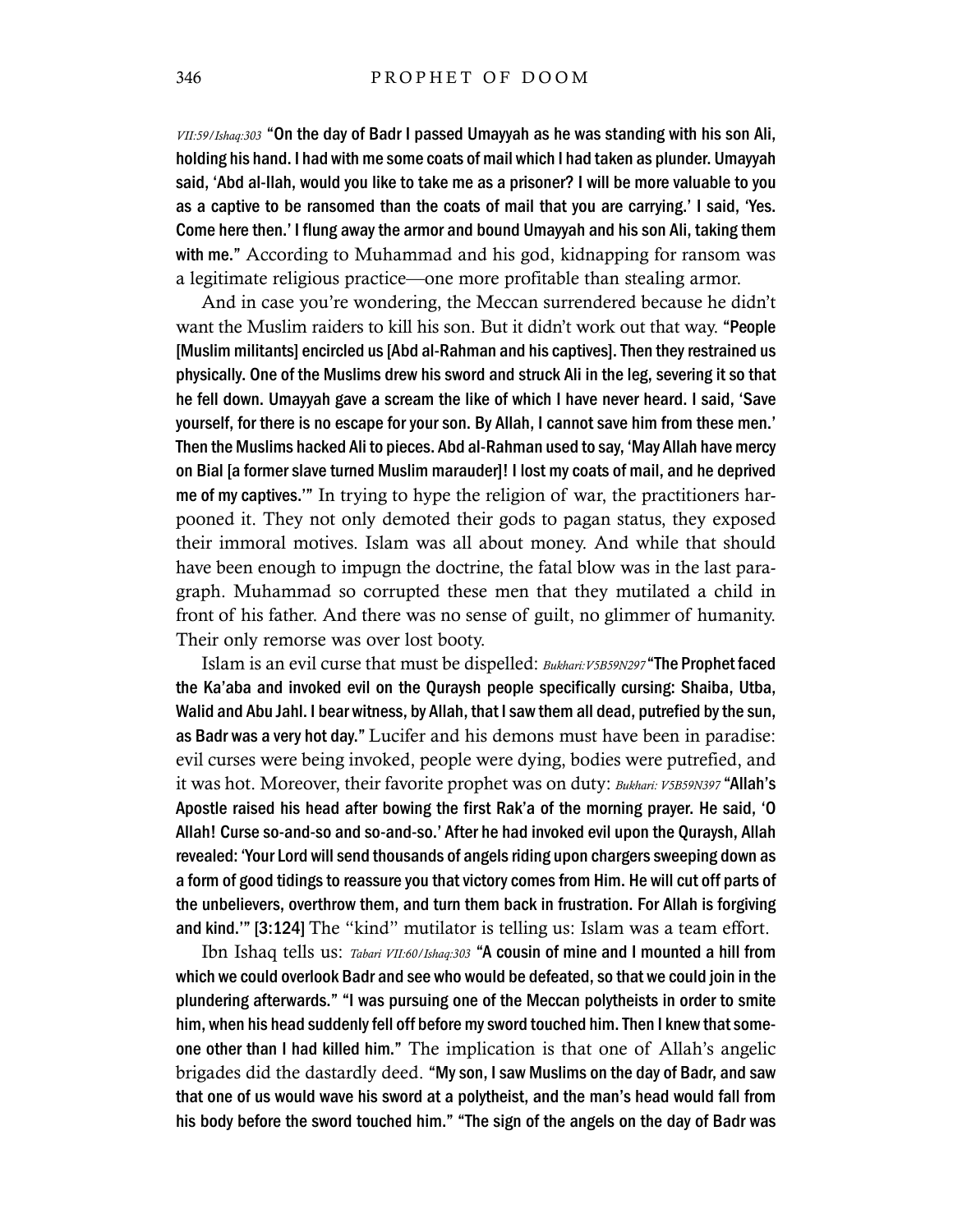white turbans which trailed down their backs, and on the day of Hunayn it was red turbans. The angels did not fight on any day except the battle of Badr; on the other days they were reinforcements, assistants, and helpers, but they struck no blows." It was another Islamic first: killer angels wielding swords. Either way Islam loses. If there were no angels, then Muhammad and his disciples were liars. If an angelic horde was out chopping off the heads of merchants so militants could rob them, they were demons.

For those familiar with the Bible, you may recall that over the course of 4,000 years, angels caused men to die on only two occasions. Both were in self defense and no one got rich. The Egyptians lost their first-born sons so that the Jewish slaves might be freed, and the Assyrians who were besieging Jerusalem were foiled.

Confirming that the Badr terrorist campaign was personal and political, not religious, we read: *Tabari VII:61/Ishaq:304* "When the Prophet had finished with his enemy, he gave orders that Abu Jahl should be found among the dead. He said, 'O Allah, do not let him escape!' The first man who encountered Jahl yelled out and I made him my mark. When he was within my reach, I attacked him and struck him a blow which severed his foot and half his leg. By Allah, when it flew off I could only compare it to a date-stone which flies out of a crusher when it is struck. Then Jahl's son hit me on the shoulder and cut off my arm. It dangled at my side from a piece of skin. The fighting prevented me from reaching him after that. I fought the whole day, dragging my arm behind me. When it began to hurt me, I put my foot on it and stood until I pulled it off.'" Consider the indoctrination and the motivation required to inspire such devotion. And contemplate how the same prophet and doctrine arouse the same hateful passions today—passions capable of toppling economies and nations.

"Then Mu'awwidh passed by Abu Jahl, who was now crippled and laying there helpless. He hit him until he could no longer move, leaving Jahl gasping for his last breath. But then Mu'awwidh was killed. Abd Allah bin Mas'ud passed by Jahl right when the Messenger ordered us to search for him among the corpses. The Prophet said, 'If you cannot identify him, look for the mark of a wound on his knee, for I jostled against him when we were boys. I pushed him so that he fell and scratched one of his knees.'" Translated: "I may be a cowardly slithering snake of a man now, but I wasn't always a weasel."

*Ishaq:304* "Abd Allah bin Mas'ud said, 'I found Abu Jahl in the throws of death. I put my foot on his neck because he had grabbed me once at Mecca and had hurt me. Then I said, Has Allah disgraced you and put you to shame, O enemy of Allah?' 'In what way has he disgraced me?' he asked. 'Am I anything more important than a man whom you have killed? Tell me, to whom is the victory?' I said, 'To Allah and his Messenger.'" **Bukhari:V5B59N298** "Abu Jahl said, 'You should not be proud that you have killed me.'" It was the Muslims who had disgraced themselves. A few hundred militants had gone out to rob some merchants, yet god and prophet declared a glorious victory. Even the pagan Abu Jahl knew that it was a meaningless skirmish, an embarrassment.

*Ishaq:304/Tabari VII:62* "I cut off Abu Jahl's head and brought it to the Messenger. I said,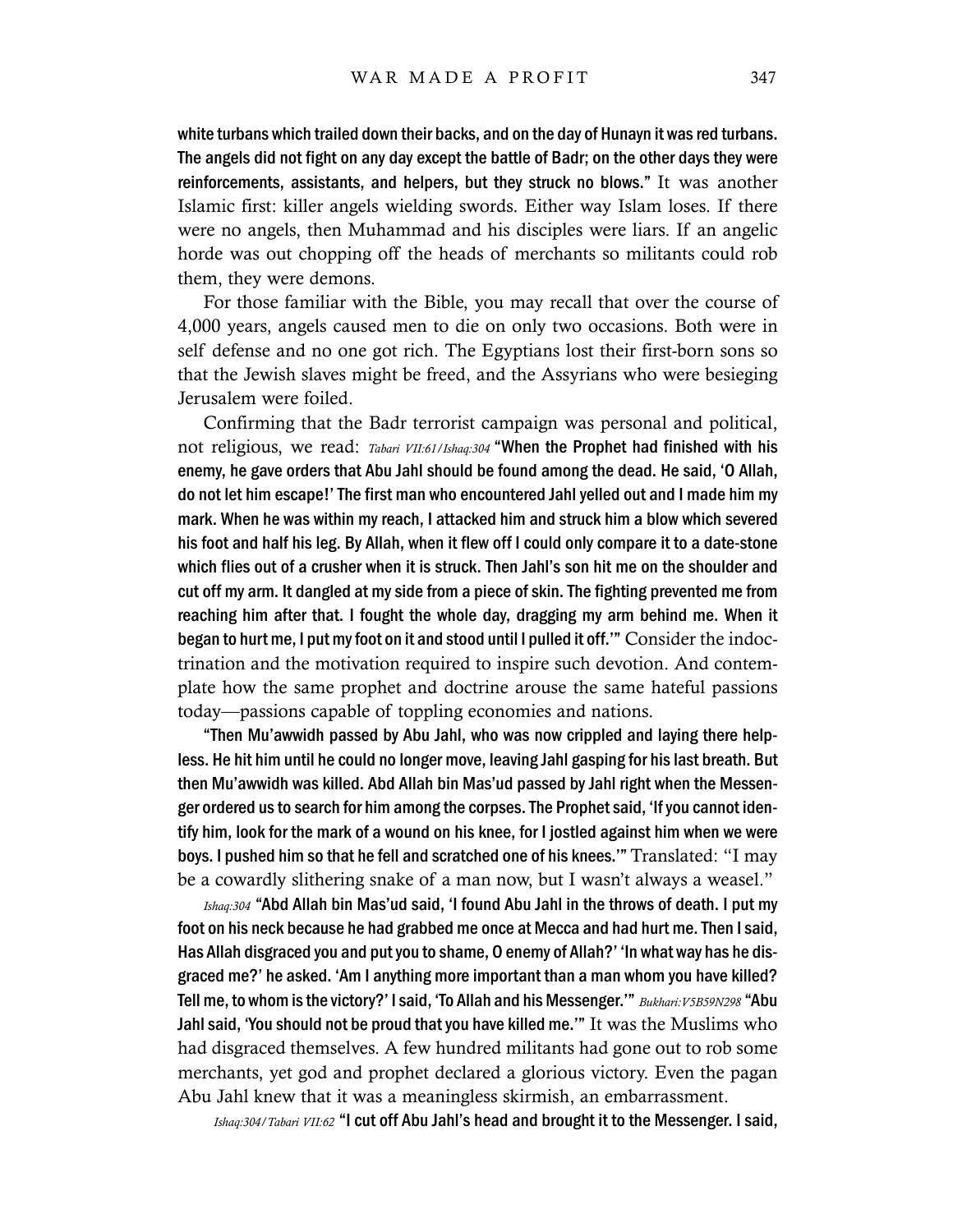'O Allah's Prophet, this is the head of the enemy of Allah.'" God doesn't have enemies; only men and demons do. "Muhammad said, 'Is this so, by Allah, than whom there is no other deity?' This used to be the Messenger of Allah's oath. [The vengeful Muhammad was no more articulate than the inspired one.] I said, 'Yes.' Then I threw down his head before the Prophet's feet. He said, 'Praise be to Allah.'"

*Bukhari:V5B59N572* "O Muslims, take not My enemies as friends, offering them kindness when they reject Allah, the Prophet Muhammad, and his Qur'an. And whoever does that, then indeed he has gone (far) astray. You have come out to fight in My Cause, seeking My acceptance so do not be friendly with them, even in secret." [60:1]

It's hard to imagine men writing this down as if it were "religious." *Ishaq:305* "Ukkasha fought until he broke his sword. He came to the Apostle who gave him a wooden cudgel telling him to fight with that. He brandished it and it became a brilliant weapon. Allah gave him victory while he wielded it. He took that weapon with him to every raid he fought with Allah's Apostle until he was killed in the rebellion [the War of Compulsion]. These were his dying words: 'What do you think about when you kill people? Are these not men just because they are not Muslims?'" Sobering, isn't it?

According to Ibn Ishaq, Muhammad's quota on paradise was proclaimed at Badr. *Ishaq:306* "When Allah's Apostle said, '70,000 of my followers shall enter Paradise like the full moon,' Ukkasha asked if he could be one of them. Then a lesser Ansari asked to be included, but the Prophet replied, 'Ukkasha beat you to it and my prayer is now cold.'" At this point in his "mission," Muhammad's vision was no greater than the conquest of Mecca and central Arabia. Inciting 70,000 fools to die for what he coveted seemed sufficient at the time. Little did he know that his scam would live on, infecting billions, and sending millions to their death. Second, the "like a full moon" was an acknowledgement of Allah's lunar genealogy. Third, to "earn" Allah's paradise one has to be a big-time murderer. And fourth, imagine risking your soul on a man who said: "my prayer is cold."

Both prophet and god loved it when men sacrificed their lives for them. *Bukhari:V5B59N379* "When we wrote the Holy Qur'an, I missed one of the verses I used to hear Allah's Apostle reciting. Then we searched and found it. The verse was: 'Among the Believers are men who have been true to their covenant with Allah. Of them, some have fulfilled their obligations to Allah (i.e. they have been killed in Allah's Cause), and some of them are (still) waiting to be killed.' (Surah 33.23) So we wrote this in its place in the Qur'an." According to the Qur'an, all *good* Muslims fall into one of two categories: those who *have* died killing infidels, and those who *will* die killing infidels.

 $\uplus$   $\uplus$   $\uplus$   $\uplus$   $\uplus$ 

The Badr raiders failed as pirates. The caravan they went out to plunder got away. Yet the skirmish that ensued between militants and merchants resurrected a dying doctrine and ultimately reshaped the world. The Islamic lore that emerged that spring morning in 623 from the blood-soaked sands near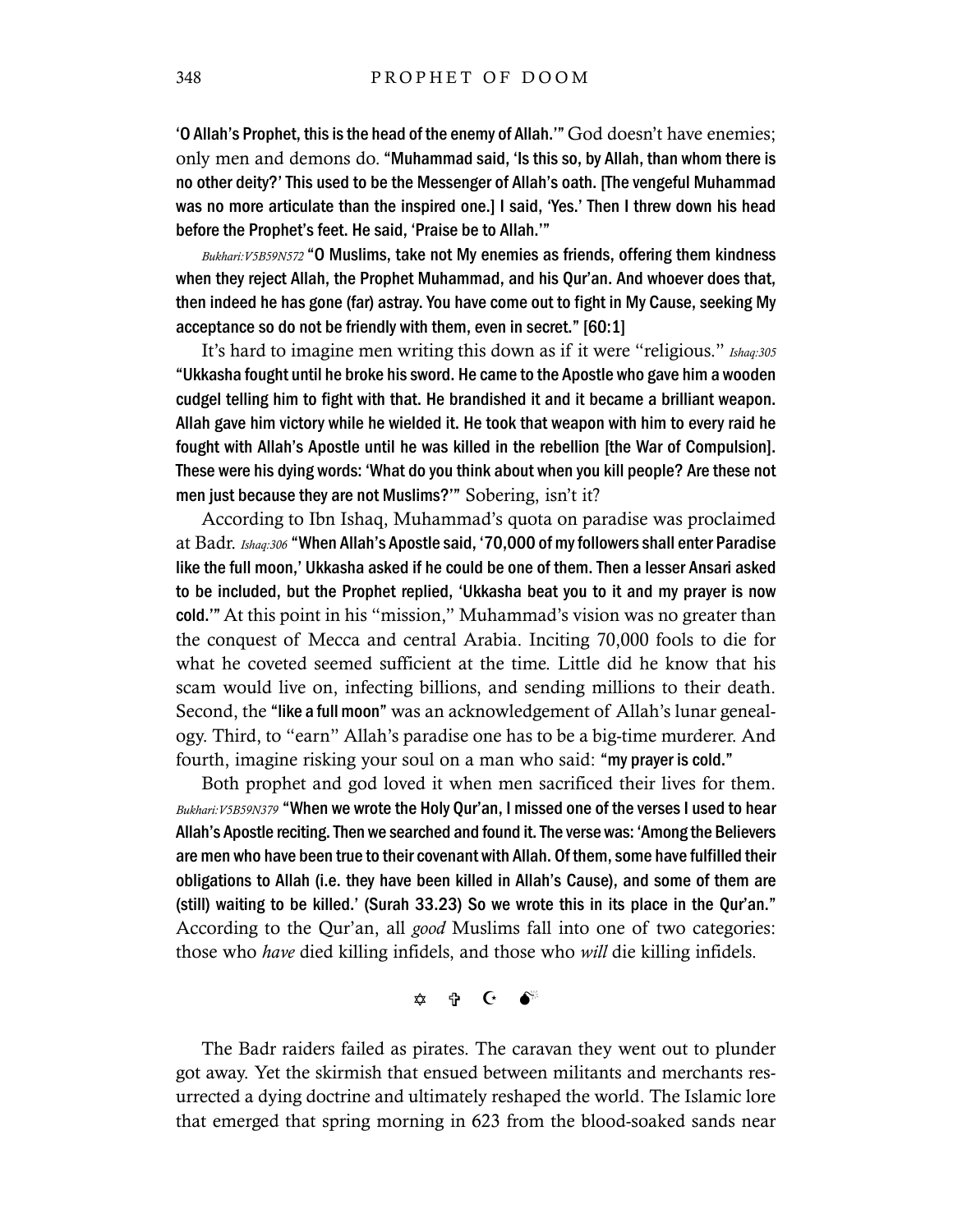the eastern shore of the Red Sea, serves as the only report of what happened at Badr. Here are some of the most insightful lines spoken that day:

The Muslim Abdallah recited this poem: *Ishaq:315* "It was so criminal, men could hardly imagine it. Muhammad was ennobled because of the bloody fighting. I swear we shall never lack soldiers, nor army leaders. Driving before us infidels until we subdue them with a halter above their noses and a branding iron. We will drive them to the ends of the earth. We will pursue them on horse and on foot. We will never deviate from fighting in our cause. We will bring upon the infidels the fate of the Ad and Jurhum. Any people that disobey Muhammad will pay for it. If you do not surrender to Islam, then you will live to regret it. You will be shamed in Hell, forced to wear a garment of molten pitch forever!" Second only to the Qur'an, this may be the nastiest, meanest, most intolerant, violent, and sadistic poem ever recited.

Fulfilling prophecy, a Muslim, speaking of the sons of Ishmael, said, *Ishaq:316* "In peace you are wild asses—rough and coarse. And in war you are like women wearing corsets. But I care not so long as my hand can grasp my trusty blade."

*Ishaq:310* "A Meccan said, 'As soon as we were confronted by the raiding party, we turned our backs and they started killing and capturing us at their pleasure. Some of our men turned tail humiliated. Allah smote some of us with pustules from which we died.'" *Ishaq:311* "When the Quraysh began to bewail their dead, consumed in sorrow, one said, 'Do not do this for Muhammad and his companions will rejoice over our misfortune.'"

Hamzah recited: *Ishaq:340* "Surely Badr was one of the world's great wonders. The roads to death are plain to see. Disobedience causes a people to perish. They became death's pawns. We had sought their caravan, nothing else. But they came to us and there was no way out. So we thrust our shafts and swung our swords severing their heads. Our swords glittered as they killed. The banner of error was held by Satan. He betrayed the evil ones, those prone to treachery. He led them to death crying, 'Fear Allah. He is invincible!' Satan knew what they could not see. On that day a thousand spirits were mustered on excited white stallions. Allah's army fought with us. Under our banner, Gabriel attacked and killed them." I agree; Satan was there.

Ali recited: *Ishaq:341* "Have you seen how Allah favored His Apostle and how He humiliated the unbelievers? They were put to shame in captivity and death. The Apostle's victory was glorious. Its message is plain for all to see. The Lord brought repeated calamities upon the pagans, bringing them under the Apostle's power. Allah's angry army smote them with their trusty swords. Many a lusty youngster left the enemy lying prone. Their women wept with burning throats for the dead were lying everywhere. But now they are all in Hell." It's hard to believe. Violence and pain begat a religion.

One of the Meccan merchants said in response: *Ishaq:342* "I wonder at foolish men like these who sing frivolously and vainly of the slain at Badr. This was nothing more than an impious and odious crime. Men fought against their brothers, fathers, and sons. Any with discernment and understanding recognize the wrong that was done here." Al-Harith was right. I find his words rational and sobering—foreboding.

Ka'b, a Muslim commander, recited: *Ishaq:344* "I wonder at Allah's deed. None can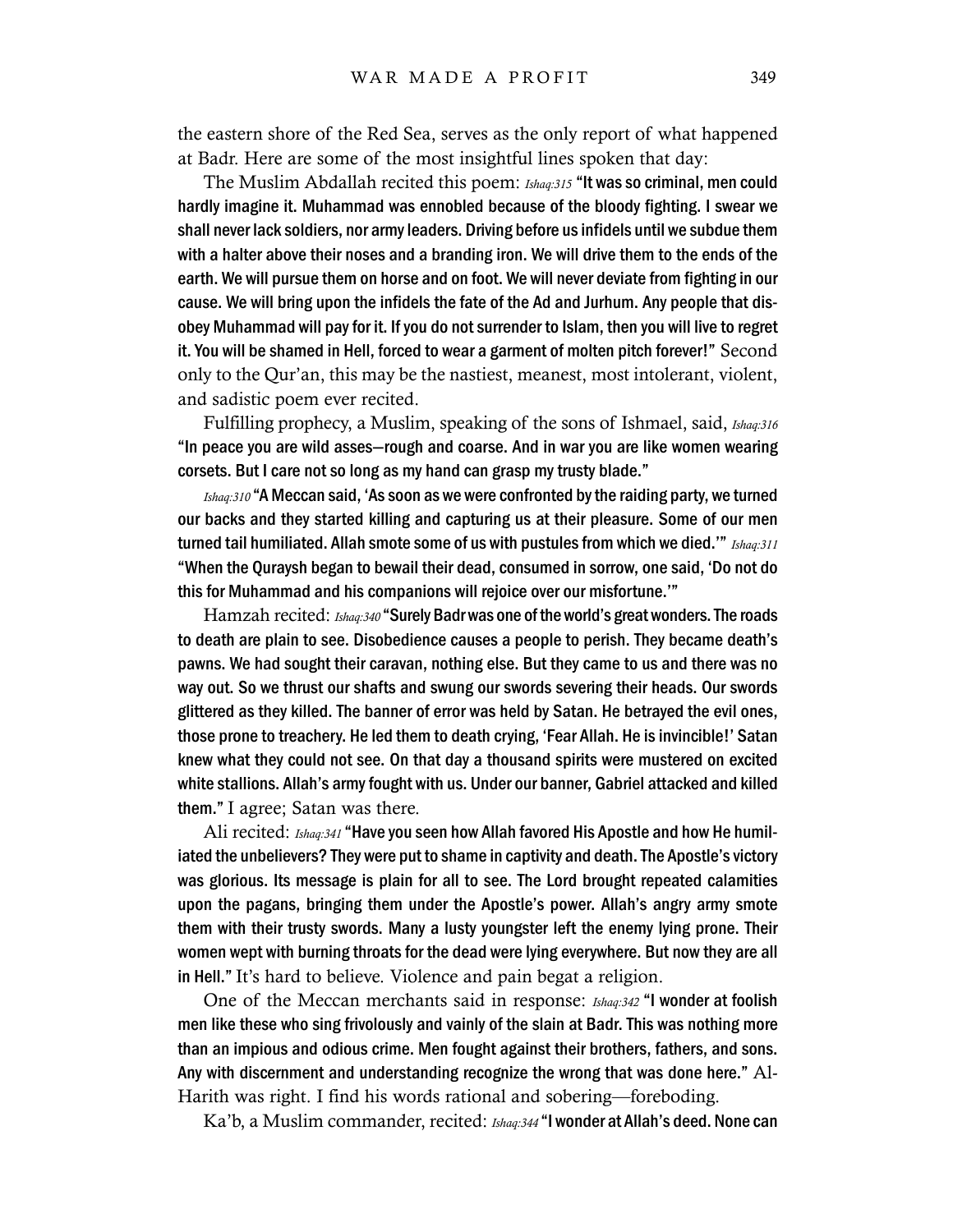defeat Him. Evil ever leads to death. We unsheathed our swords and testified to the unity of Allah, and we proved that His Apostle brought truth. We smote them and they scattered. The impious met death. They became fuel for Hell. All who aren't Muslims must go there. It will consume them while the Stoker [Allah] increases the heat. They had called Allah's Apostle a liar. They claimed, 'You are nothing but a sorcerer.' So Allah destroyed them."

As you read these words, remember, this day *made* Islam. On it, Hassan proclaimed: *Ishaq:348* "They retreated in all directions. They rejected the Qur'an and called Muhammad a liar. But Allah cursed them to make his religion and Apostle victorious. They lay still in death. Their throats were severed. Their foreheads embraced the dust. Their nostrils were defiled with filth. Many a noble, generous man we slew this day. We left them as meat for the hyenas. And later, they shall burn in the fires of Hell." A terrorist raid designed to loot a caravan had become a noble crusade. These men who had come to protect their property and family were butchered. Their only crime was calling a sorcerer a liar.

Pirates and mercenaries fight for booty, not piety. Ubayda was no exception: *Ishaq:349* "The battle will tell the world about us. Distant men will heed our warning. The infidels may cut off my leg, yet I am a Muslim. I will exchange my life for one with virgins fashioned like the most beautiful statues."

A Muslim recited these lines: *Ishaq:357* "Their leaders were left prostrate. Their heads were sliced off like melons. Many an adversary have I left on the ground to rise in pain, broken and plucked. When the battle was joined I dealt them a vicious blow. Their arteries cried aloud, their blood flowed. That is what I did on the day of Badr."

At the end of the fighting: *Ishaq:306/Tabari VII:62* "Allah's Apostle ordered the dead to be thrown into a pit. All were thrown in except Umayyah. He had swollen up in his coat of mail and filled it. They went to move him, but he fell apart, so they left him where he was and flung some rocks over him. As the dead were being thrown in, Muhammad stood over them and said, 'O people of the pit, have you found what your Lord promised you to be true? For I have found what my Lord promised me to be true.' The Muslims said to him. 'O Allah's Messenger, are you speaking to dead people who have been putrefied?' He replied, 'They know what I promised them is the truth.' You hear what I say no better than they, but they cannot answer me." This is almost as sick as the Islamic god gloating over the new arrivals to hell. It's almost as if Muhammad's warped character rubbed off on Allah. (Did I say *almost?*) They became twins. Muhammad was the first prophet to promise his people slaughter rather than salvation. It was one prophecy he got right.

*Bukhari:V5B58N193* "The Prophet cursed those that had teased him. He said, 'O Allah! Destroy the chiefs of Quraysh, Abu Jahl, Utba, Shaba, Umaiya, and Ubai.' I saw these people killed on the day of Badr battle and thrown in the pit except Ubai whose body parts were mutilated." He was putrid, possessed, and pathetic, not prophetic.

While some of this material is redundant, it's important to see how the four prime Islamic sources work together to provide us with a portrait of this man, his spirit, and religion. Every word devastates Muhammad's character;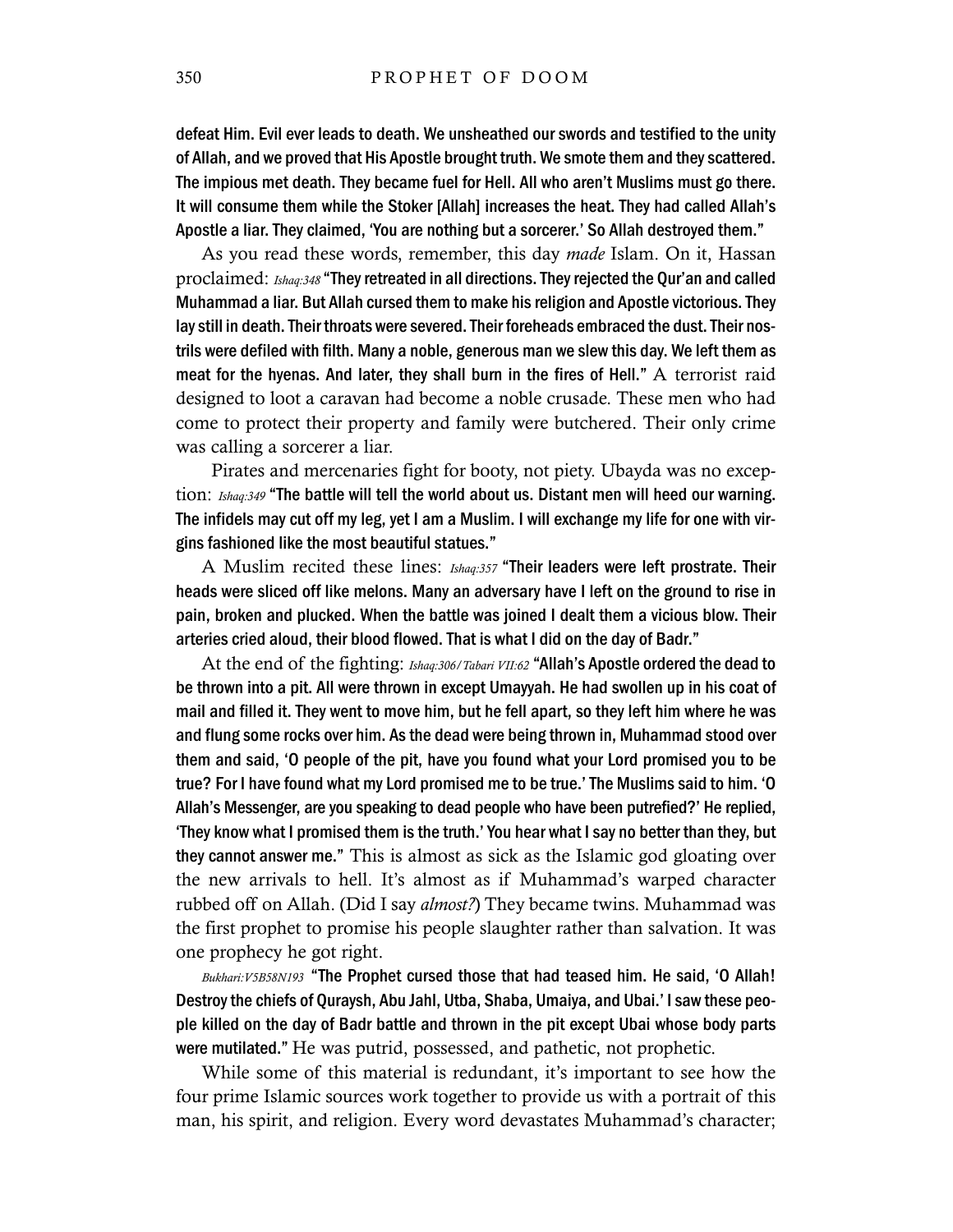every stroke reveals his motives. The battle of Badr resurrected the fledgling political doctrine of Islam. Yet the motive was greed. The means was terror. The reason was Muhammad. He had come full circle. The abused child was now an empowered, demented, and vicious abuser.

This Hadith is telling: *Bukhari:V5B59N314-7* "At Badr, the Prophet ordered the corpses of twenty-four Quraysh leaders to be thrown into a pit. It was a habit of the Prophet that whenever he conquered people, he used to stay at the battlefield for three nights [to gloat]. So, on the third day he ordered his she-camel saddled and he set out. His Companions followed, saying: 'The Prophet is proceeding for some great purpose.' When he halted at the edge of the pit, he addressed the corpses of the Quraysh infidels by their names, 'O soand-so, son of so-and-so! Why didn't you obey Allah's Apostle? I have found true what my Lord promised me. Have you found true what your Lord promised you?' Umar said, 'O Apostle! You are speaking to the dead!' Muhammad said, 'Allah brought them to life (again) to let them hear me, to reprimand them, to slight them, and so that I might take my revenge over them.' Then he quoted the Holy Verse out of the Qur'an: 'You cannot make the dead listen or the deaf hear your call…until they believe Our Signs and come into submission." [30:52] Both prophet and his spirit needed men to obey; they required full and unquestioned submission. That, in a nutshell, was what Islam was all about.

The first Muslim historian covers the despicable dialog in a manner that nails Muhammad's motives: *Tabari VII:63* "The Messenger uttered these words: 'O people of the pit, you were evil fellow tribesmen to your Prophet! You disbelieved me when other people believed me. You drove me out when other people gave me shelter. You fought me when other people came to my aid.'"

This sorry excuse for a man wasn't finished gloating. *Ishaq:306* "The Apostle's Companions heard him get up in the middle of the night. He went to the pit and said, 'O people of the pit,' enumerating all who had be thrown into the dirty well. 'I have found what my Lord promised me to be true.'" Normal men would have been repulsed by the sight and smell of rotting corpses. But not this man, he was inspired. So was his spirit, the Lord of the Pit.

This next vignette is equally disturbing. The foolishness of Islam is behind us. All that remains is tragic. *Tabari VII:63/Ishaq:307* "Utbah was dragged to the well. Muhammad looked into the face of his son Abu, who was dejected. 'I fear perhaps some sadness has entered you on account of your father.' 'No, by Allah, O Prophet of Allah,' Abu replied. 'I had no misgivings about my father, nor about his death. But I knew my father to be a judicious, wise, forbearing, cultured, and virtuous man. I used to hope that these qualities would lead him to Islam.'" No. These qualities kept him from Islam.

The skirmish over, it was time to divvy up the spoils. The next section of al-Tabari begins under the headline: "The Division of the Booty." *Tabari VII:64/Ishaq:307* "The Messenger of Allah gave orders concerning the contents of the camp which the people had collected, and it was all brought together. Among the Muslims, however, there was a difference of opinion concerning it. Those who had collected it said, 'It is ours. Muhammad promised every man that he could keep the booty he took.' Those who were fighting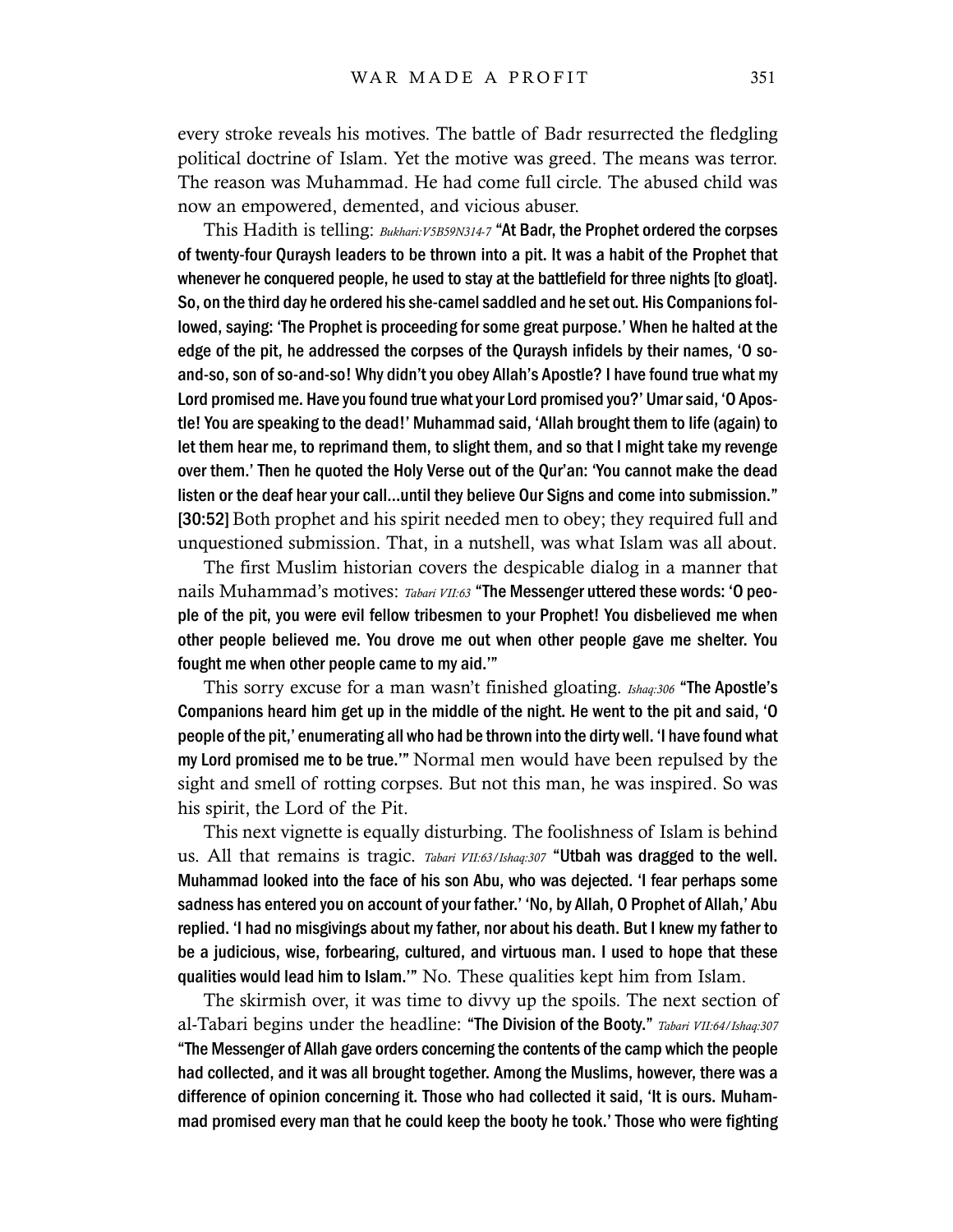said, 'If it had not been for us, you would not have taken it. We distracted the enemy from you so that you could take what you took.' Those who were guarding the Prophet for fear the enemy would attack him said, 'By Allah, you have no better right to it than we have. We wanted to kill the enemy when Allah gave us the opportunity and made them turn their backs, and we wanted to take property when there was no one to protect it; but we were afraid that the Meccans might attack the Prophet. We protected him so you have no better right to it than we have.'" These covetous and militant marauders were the antithesis of Christ's disciples.

According to Muhammad's gospel: it's good to kill for money, but it's bad to argue about it later. "When we quarreled about the booty we became very bad tempered. So Allah removed it from our hands and handed it over to His Messenger. He divided it equally among the Muslims. In this matter there can be seen fear of Allah, obedience to his Messenger, and the settling of differences." This was the proposition and the conclusion. Islam was about money. Islam made men mad. Muhammad and Allah were partners. Muhammad was to be obeyed. Allah was to be feared.

Muslims were enticed into submission: *Bukhari:V5B59N360* "The total number of Muslim fighters from Mecca who fought at Badr and were given a share of the booty, were 81. When their shares were distributed, their number was 101. But Allah knows it better."

And the great deceiver was ever ready to help his pal pile up the booty. *Ishaq:307* "The 'Spoils of War' Surah came down from Allah to His Prophet concerning the distribution of the booty when the Muslims showed their evil nature. Allah took it out of their hands and gave it to the Apostle."

*Tabari VII:65* "Allah's Messenger came back to Medina, bringing with him the booty which had been taken from the polytheists.... There were forty-four captives in the Messenger of Allah's possession. There was a similar number of dead."

*Ishaq:308* "Muhammad halted on a sandhill and divided the booty Allah had given him equally. Then Muslims from Medina met him at Rauha. They congratulated him on the victory Allah had granted. But one of the warriors replied, 'What are you congratulating us about? We only met some bald old women like the sacrificial camels who are hobbled, and we slaughtered them!' The Apostle smiled because he knew that description fit ." By any historical or rational criterion, the battle of Badr was meaningless—a tussle between militants and merchants. And yet Muhammad turned it into a miracle from Allah. And he used it to resurrect his dying doctrine.

The prophet's blood lust led to these chilling lines…*Ishaq:308/Tabari VII:65* "When the Apostle was in Safra, Nadr was assassinated. When Muhammad reached Irq al-Zabyah he killed Uqbah. When the Holy Prophet ordered him to be killed, Uqbah said, 'Who will look after my children, Muhammad?' "Hellfire,' the Apostle replied, and he was killed." No Geneva Convention here.

*Ishaq:312* "Umar said to the Apostle, 'Let me pull out Suhayl's two front teeth. That way his tongue will stick out and he will never be able to speak against you again."

*Tabari VII:66/Ishaq:309* "Sawdah [the prophet's second wife] said: 'I went to my house, and the Messenger was there with Abu Yazid [a Meccan prisoner]. His hands were tied to his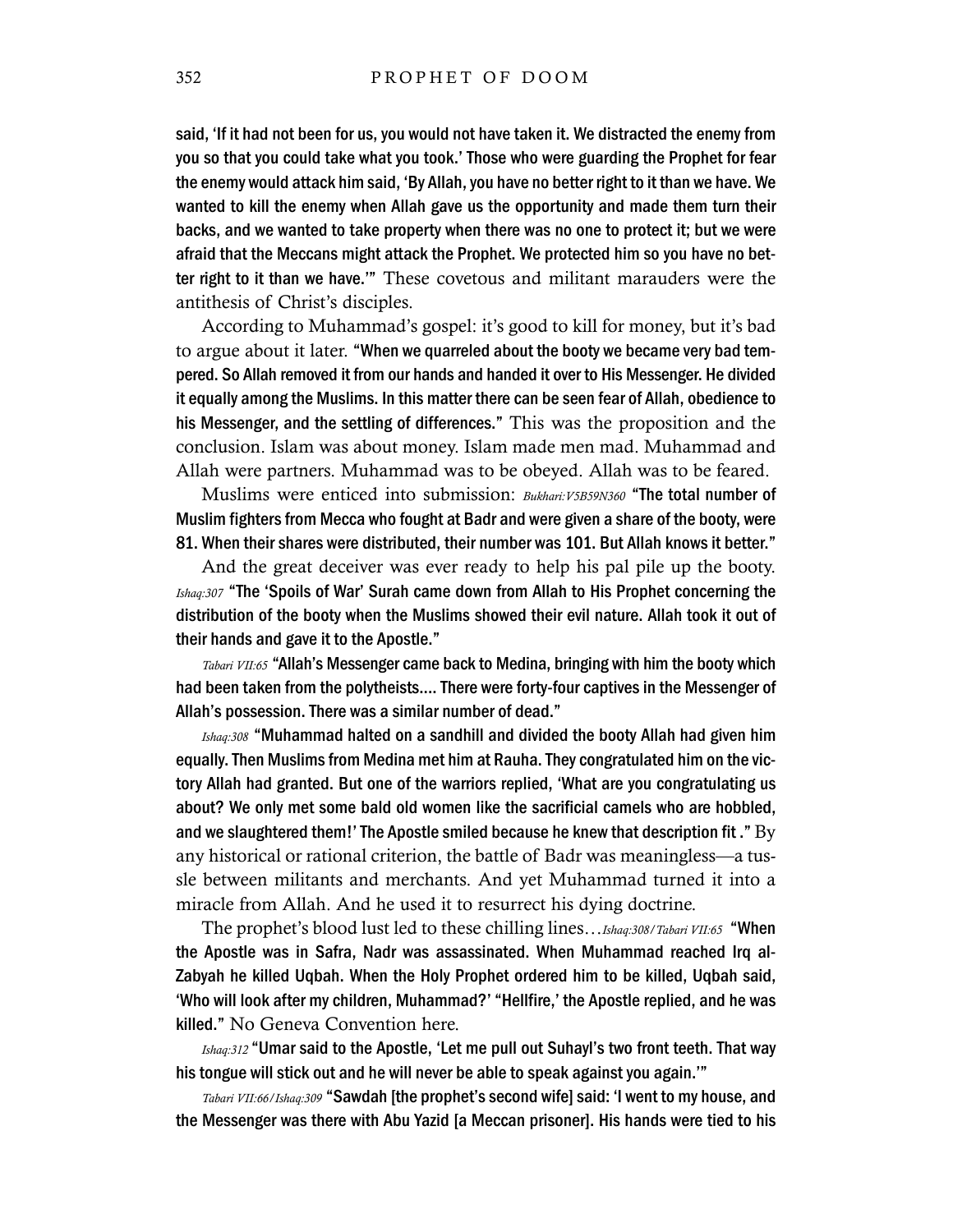neck. I could not restrain myself when I saw Yazid like that and I shouted out to him. So Muhammad asked, "Sawdah, are you trying to stir up trouble against Allah's Messenger?" This brought me back to my senses.'"

*Ishaq:309* "'Bind Abu Aziz tight for his mother is rich and she may ransom him for a great deal of money,'" Allah's Profit proclaimed.

Confirming that Islam was all about the money: *Tabari VII:71/Ishaq:311* "Among the captives was Abu Wada. Muhammad said, 'He has a son who is a shrewd merchant with much money." The son "slipped away at night, went to Medina, ransomed his father for 4,000 dirhams." There was no preaching, no Qur'an recitals, no message of salvation. Just: "Gimme da money."

*Tabari VII:71/Ishaq:312* "The Prophet said, 'Abbas, you must ransom yourself, your two nephews, Aqil and Nawfal, and your confederate, Utbah, for you are a wealthy man.' 'Muhammad,' Abbas said, 'I was a Muslim, but the people compelled me to fight against my will.' Allah knows best concerning your Islam,' Muhammad said. 'If what you say is true, Allah will reward you for it. As for your outward appearance, you have been against us, so pay to ransom yourself.' The Messenger had previously taken [stolen] twenty ounces of gold from him following the battle. So Abbas said, 'Credit me with this amount towards my ransom.' 'No,' Muhammad replied. 'That money Allah has already taken from you and given to us.'" Islam equals money, not souls. The Hadith remains transparent.

*Ishaq:313* "The Muslims told Abu Sufyan to pay them a ransom to free his son, Amr. He replied, 'Am I to suffer the double loss of my blood and my money? After you have killed my son Hanzala, you want me to pay you a ransom to save Amr?'" How on earth do Muslims see this behavior as "religious," or even "good?"

*Bukhari:V5B59N357* "The Badr warriors were given five thousand dirhams each, yearly. Umar [the future Caliph] said, 'I will always give them more than what I will give to others.'" And while money was good, Muhammad craved more...Bukhari:V5B59N342 "Umar said, 'When my daughter Hafsa lost her husband in the battle of Badr, Allah's Apostle demanded her hand in marriage and I married her to him.'"

**☆ ☆ C** 

The battle over, the booty collected, the ransoms negotiated, it was time for some situational scriptures. Most religions considered murder, piracy, kidnapping, and terrorism bad, so Muhammad needed a special dispensation.

As before, I will weave the Hadith into the fabric of the Qur'an to give Allah's scriptures the context of time, circumstance, and place they otherwise lack. *Tabari VII:80* "When the events of Badr were over, Allah revealed the 8<sup>th</sup> surah, 'The Spoils of War,' in its entirety. The two armies met [there were no armies—just merchants and militants] and Allah defeated the Meccans [with Muslim swords]. Seventy of them were killed, and seventy were taken captive." The previous death toll was forty-four killed and an equal number brought back for ransom. The lower number is also in line with Ishaq's meticulously documented total of fifty dead, and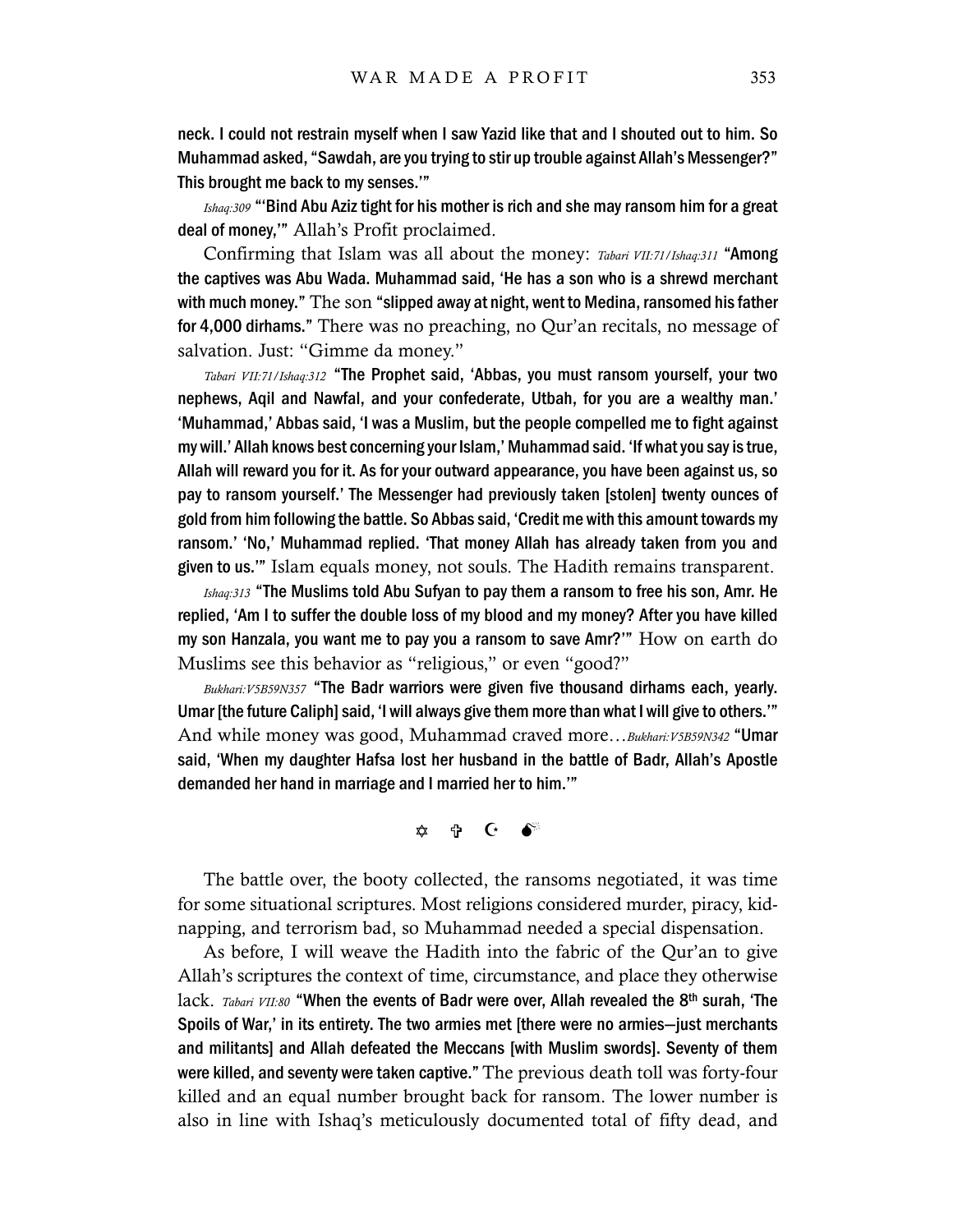forty-three taken hostage. "Abu Bakr said, 'O Prophet of Allah, these are your people, your family; they are your cousins, fellow clansmen, and nephews. I think that you should accept ransoms for them so that what we take from them will strengthen us.'" Yes, it's true: Islam was financed by kidnapping ransom. The wealth of pagans was forged into the sword of Islam. And Abu Bakr, Muhammad's bloodsucking promoter, was only interested in the money—never religion.

*Tabari VII:81* "'What do you think Khattab?' Muhammad asked. 'I say you should hand them over to me so that I can cut off their heads. Hand Hamzah's brother over to him so that he can cut off his head. Hand over Aqil to Ali so that he can cut off his brother's head. Thus Allah will know that there is no leniency in our hearts toward the unbelievers.' The Messenger liked what Abu Bakr said and did not like what I said, and accepted ransoms for the captives." Bloodshed was good; money was better.

This Tradition continues to pull back the veil on Islam. It was a performance, one in which a pagan god played a staring role. *Tabari VII:81* "The next day I went to the Prophet in the morning. He was sitting with Abu Bakr, and they were weeping. I said, 'O Messenger of Allah, tell me, what has made you and your companion weep? If I find cause to weep, I will weep with you, and if not, I will pretend to weep because you are weeping.' The Prophet said, 'It is because of the taking of ransoms which has been laid before your companions. It was laid before me that I should punish them instead.' Allah revealed: 'It is not for any Prophet to have captives until he has made slaughter in the land.' After that Allah made booty lawful for them." Because money enabled slaughter, Muhammad would have both.

*Ishaq:316* "Following Badr, Muhammad sent a number of raiders with orders to capture some of the Meccans and burn them alive. But on the following day he sent word to us, 'I told you to burn these men if you got hold of them. But I decided that none has the right to punish by fire save Allah. So if you capture them, kill them.'"

The Hadith report on the battle of Badr ends with these words: "On the Badr expedition, the Messenger took the sword of Dhu al-Faqar as booty. It had belonged to Munabbih. On that day he also took Abu Jahl's camel as booty. It was a Mahri dromedary on which he used to go on raids." Nothing but the best for Muhammad—after all, he was a prophet. "It is said that he wrote 'Ma'aqil' [Blood-Money] on his sword."

Blood still dripping from the implements of war, the dark spirit of Islam revealed a surah that made killing a religious duty and thievery a sacred rite: "The Spoils of War." *008.001* "They question you about (windfalls taken as) spoils of war. Say: 'Booty is at the disposal of Allah and the Messenger; they belong to Us and are for Our benefit. So fear Allah, and adjust your way of thinking in this matter. Obey Allah and His Messenger.'" How convenient. But this was crass, even for Muhammad. His propensity to steal was obviously being questioned. So he claimed that his god said: "The booty is ours—it belongs to us."

Some might think being a pirate would be a great gig if you could get "god" to sponsor your raids. But for Muhammad, that wasn't enough. He was after more than money. He coveted power, too. So he had his god say: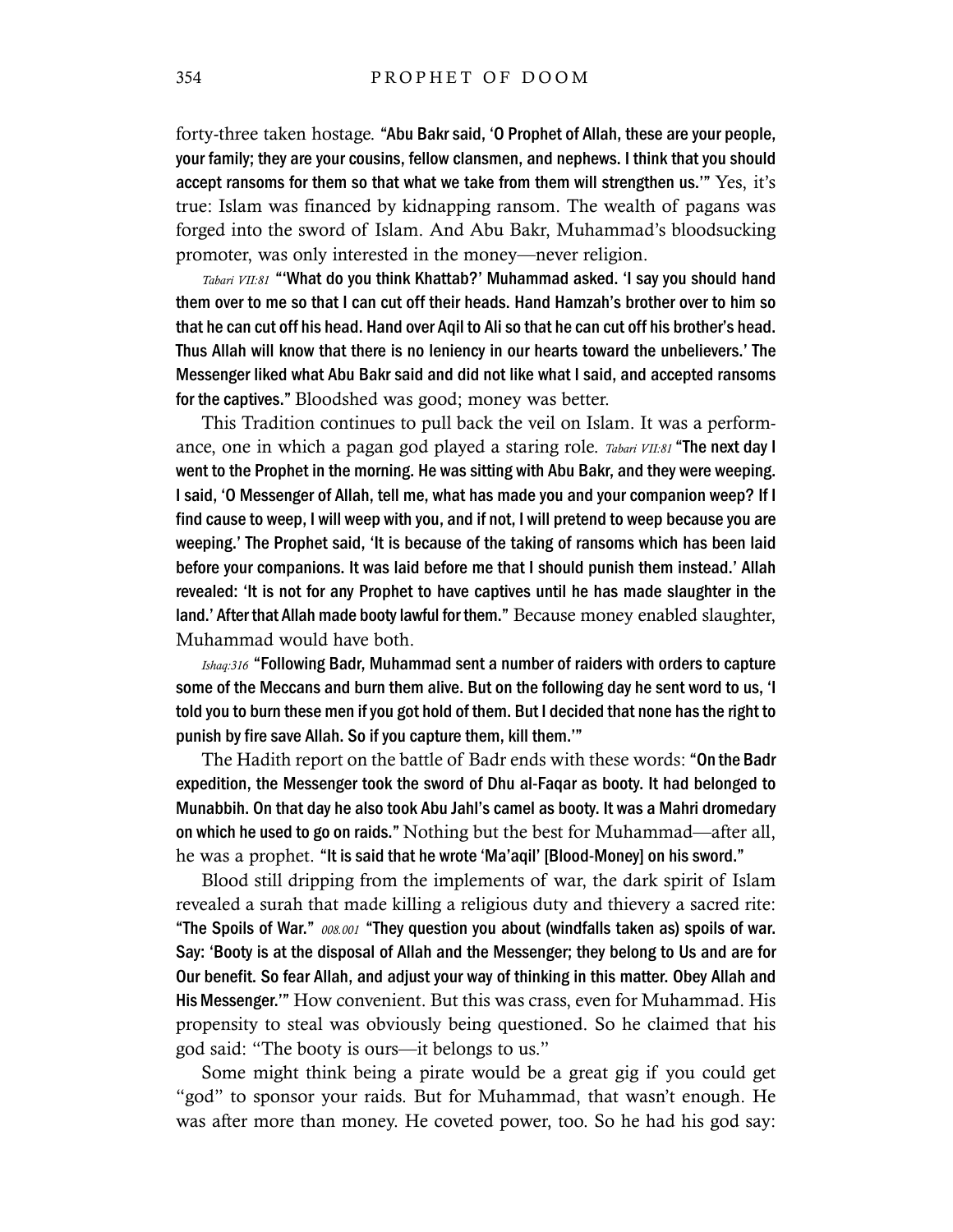"Obey Allah and the Messenger." Then, for those who were squabbling over the prophet's new career path, he professed: "Adjust your way of thinking and fear me." The Communists used to call it "re-education." But no matter how you interpret this, it isn't religious. It's disgusting.

Muhammad's Companions agree with my assessment: *Ishaq:321* "The Spoils of War surah was handed down because we quarreled about the booty. So Allah took it away from us and gave it to His Apostle. When He did, we learned to fear Allah and obey his Messenger." The Hadith goes on to report: "For in truth, our army had gone out with the Prophet seeking the caravan because we wanted its booty."

The Qur'an's attempts at religion were overt efforts to control people through fear, ritual, indoctrination, and taxation: *008.002* "The only believers are those who feel fear and terror when Allah is mentioned. When His [Qur'an] revelations [like this one focused on killing and stealing] are recited to them it increases their faith. Muslims establish regular prayers and pay out of the booty We have given them." Muslims who fear will obey—and they will pay.

Conditioning men to be submissive through the implementation of religious rituals was good; motivating them to loot was better. *008.004* "These are true Muslims. For them are exalted grades (of honor) with their Lord, and pardon, and a bountiful provision." Who gets the exalted grades of honor, the bountiful provision, you ask? Muslim militants who leave their homes to rob caravans and murder their kin, that's who! *008.005* "Your Lord ordered and caused you [the good Muslims] out of your homes to fight for the true cause, even though some Muslims disliked it, and were averse (to fighting). They argued with you concerning this matter [of piracy] even after it was made clear to them. It was as if they were being driven to their death." This verse is speaking to the rift between the "good," warlike, Muslims and the "bad," peaceful ones. Good Muslims were ready, willing, and able to plunder and kill—just as they are today. The bad, peaceful Muslims just wanted to live and let live. But peace was something Allah couldn't tolerate.

*008.007* "Behold! Allah promised that one of the two parties would fall and become yours. You (Muhammad) coveted (the caravan,) the one which was not armed." This verse confirms that Muhammad was a pirate, not a general or a prophet. It devastates Islam's credibility. Yet it is often missed because the passage goes on to proclaim the most fearsome words every spoken: "Allah wished to confirm and justify the truth by His words. Wipe the infidels out to the last."

The confirmation is clear. It is the justification that's muddled. Muhammad left Medina with his militants for the express purpose of robbing an unarmed caravan. He wanted money. His god wanted war. The dark spirit of Islam wanted to slaughter and humiliate all those who didn't bow to his authority.

Lucifer enticed men to do his bidding. His goal was to cloud men's minds so that they would no longer recognize truth. *008.008* "That He might justify Truth and prove Falsehood false, distasteful though it be to the disbelievers who oppose." The writing quality is dreadful so let me translate this for you. The verse says: the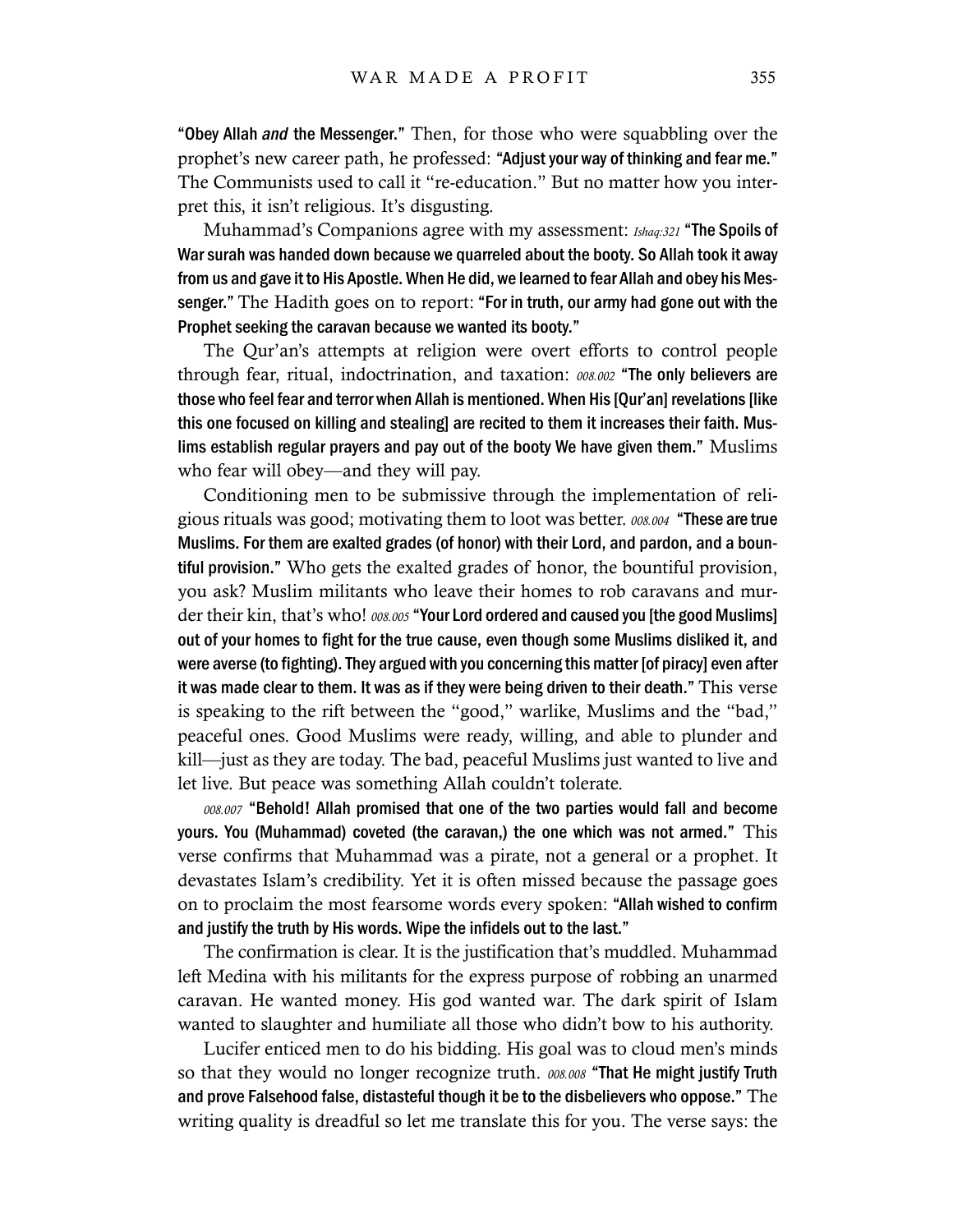people whose conscience had not yet been eroded opposed terror. That made them "guilty." From Lucifer's perspective, truth could only be justified by killing men with a conscience—men with the ability to discern right from wrong. You are witnessing spiritual warfare of the highest order. And the stakes in this game are men's souls.

Muhammad made a deal with the Devil: *008.009* "(Remember,) you implored the assistance of your Lord, and He heard what you requested: 'I will assist you with 1,000 angels, ranks on ranks.'" If ever a verse proved that the Qur'an was as false as its deity, this is it. It is beyond comprehension that the creator of the universe would send his angels to help a pirate. Moreover, can you imagine angels so impotent it takes 1,000 of them to kill fifty merchants?

There is more to this demonic assistance than I have shared thus far. According to both the Hadith and Qur'an, Allah used rain and wind to foil the merchants. Rain was said to have secured the gravel under the militants and undermined the sandy slopes beneath the merchants' feet. And a wind from behind the militants' backs blew coarse sand in the merchants' faces, impairing their vision. The Bible calls Lucifer "the prince of the power of the air." He was given control over weather. In the book of Job, Satan uses wind and a thunderstorm to try and lure a man of God away from the truth. He also incites men to kill and steal on his behalf. That is precisely what happened at Badr and for the same reasons. Is it a coincidence or not?

The Hadith and Qur'an reveal something more sinister than just a bad man who craved power, sex, and money. To understand what was at stake, we need to expose the spirit that inspired Islam. And to accomplish this, we must turn to the same place Muhammad turned for enlightenment—the Hebrew Bible. By lifting the majority of the Qur'an from its pages, he left the honest searcher with no option but to compare where they agree and where they conflict. And what we find is that spirit of Islam is identical to that of a fallen angel, Lucifer, or Satan. Allah's nature, character, motivations, means, and limitations are a carbon copy of the Devil's. He deceives men and leads them astray. He enjoys torment, killing, and death. He entices lost souls.

For the purpose of this book, it matters not if you view the Bible as inspired or Satan as real. If you do, you will see Allah more nearly and understand the significance of the problem currently facing our world. If not, it is sufficient that you see Muhammad's words and behavior as deceitful and demented. Either way, the greatest service we can render Muslims is to free them from Islam. In so doing we will free ourselves from the terror this man, his spirit, and doctrine inspire.

Reading on we discover that Muhammad was no better at piracy than he was at prophecy. *008.010* "Allah made the victory [killing, kidnapping, and stealing] but a message of hope, a glad tiding, to reassure you. Victory [of this kind] comes only from Allah [Lucifer]. Lo! Allah is Almighty. (Remember) He covered you with slumber, as a security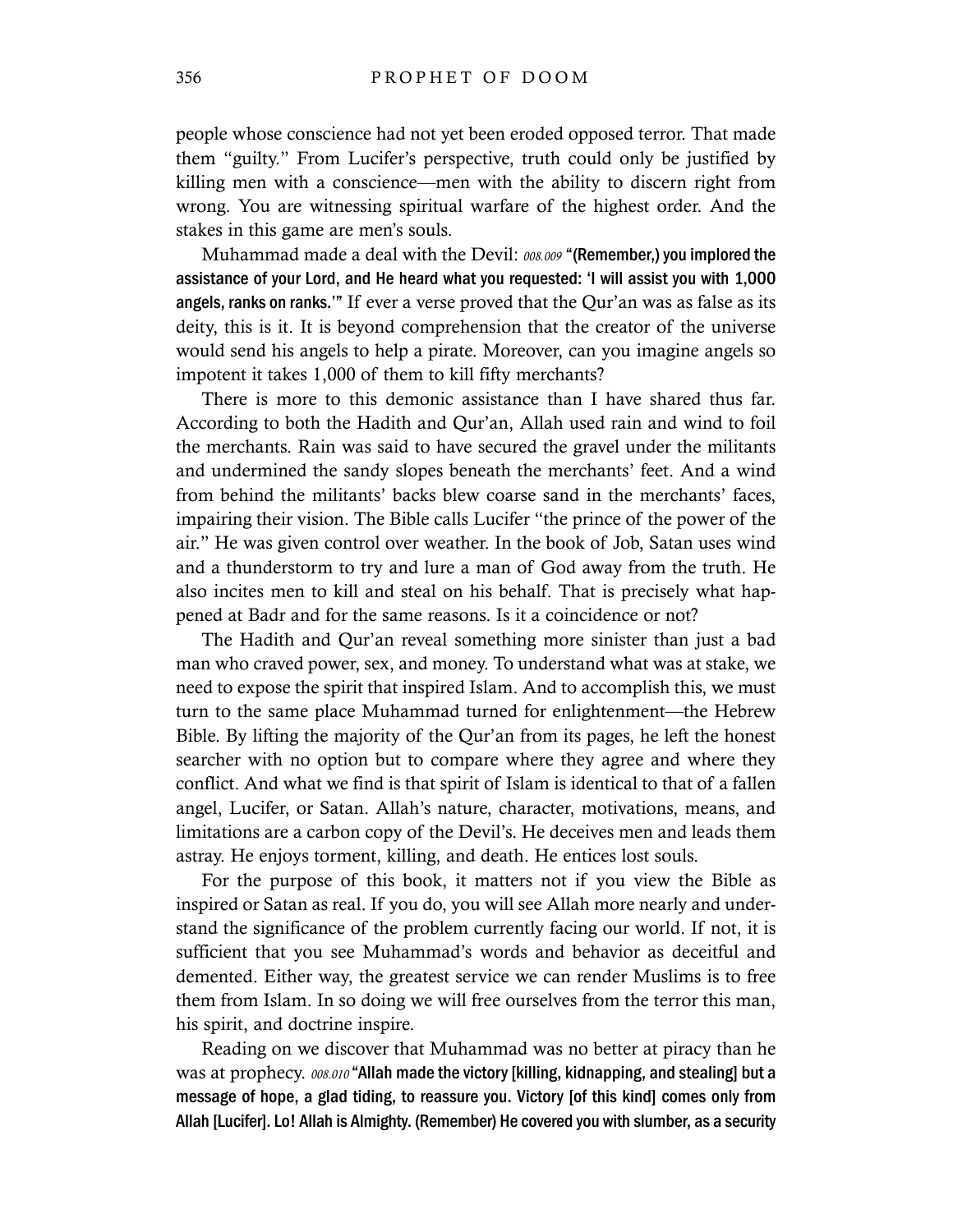from Him. He sent down rain to clean you of the plague of evil suggestions of Satan, that you might plant your feet firmly." Satan's plague was being cast out of heaven for disobedience. His cure was to bring mankind down to his level.

A Hadith says: *Ishaq:321* "Allah sent down water from the sky at night and it prevented the polytheists from getting to the well before us." This Tradition is followed by a hellish one, suggesting the source of the inclement nocturnal weather. *Ishaq:322* "I will cast terror into the hearts of those who reject Me. So strike off their heads and cut off their fingers. All who oppose Me and My Prophet shall be punished severely."

Then from the Qur'an: *008.012* "Your Lord inspired the angels [fellow demons] with the message: 'I am with you. Go and give firmness to the Believers. I will terrorize the unbelievers. Therefore smite them on their necks and every joint and incapacitate them. Strike off their heads and cut off each of their fingers and toes." Allah is calling himself a terrorist. He is ordering his fellow demons to decapitate and mutilate men so that their fathers, sons, and brothers might rob them. Islam has sunk to a new low.

Ah, but it was justified, according to the spirit of Islam: *008.013* "This because they rejected Allah [The Meccans invented Allah; they never rejected him. So this was all about:] and defied His Messenger. If anyone opposes Allah and His Messenger, Allah shall be severe in punishment. That is the torment: 'So taste the punishment. For those infidels who resist there is the torment of Hell.'" While Allah's command to fight is new, as is his bribe of booty, his character hasn't changed. He is the same ol' demented fellow we grew to despise in Mecca. Surrender and obey, or die.

*008.015* "Believers, [Muslims] when you meet unbelieving infidels in battle while you are marching for war, never turn your backs to them. If any turns his back on such a day, unless it be in a stratagem of war, a maneuver to rally his side, he draws on himself the wrath of Allah, and his abode is Hell, an evil refuge!" This is like the pseudo-religious Teutonic Oath of the Nazi S.S. It's identical to the mindset of the Kamikaze Divine Wind. Not only are Muslims ordered to attack, they are condemned if they retreat. Islam is a fight to the death.

And lest we forget: Allah hates peaceful Muslims. If you know one, you ought to share this verse with them. They could do better than to follow a god who hates them for doing the right thing.

The following verse is one of many that is meaningless outside of the context the Hadith provides. As you recall, Muslims claimed that Allah's angels severed men's heads before their swords reached them. And we learn: *Ishaq:322* "Allah said concerning the pebbles thrown by the Apostle, 'I threw them not you. Your tossing them would have had no effect without My help. But working together, We terrorized the enemy and put them to flight." In that context, I present the Qur'an: *008.017* "It is not you [Muslims] who slew them; it was Allah who killed them. It was not you (Muhammad) who threw (a handful of dust), it was not your act, but it was Allah who threw (the sand into the eyes of the enemy at Badr) in order that He might test the [Muslim] Believers by doing them a gracious favor of His Own: for Allah is He Who hears and knows."

By adding the words inside the parenthesis, the Islamic scholars who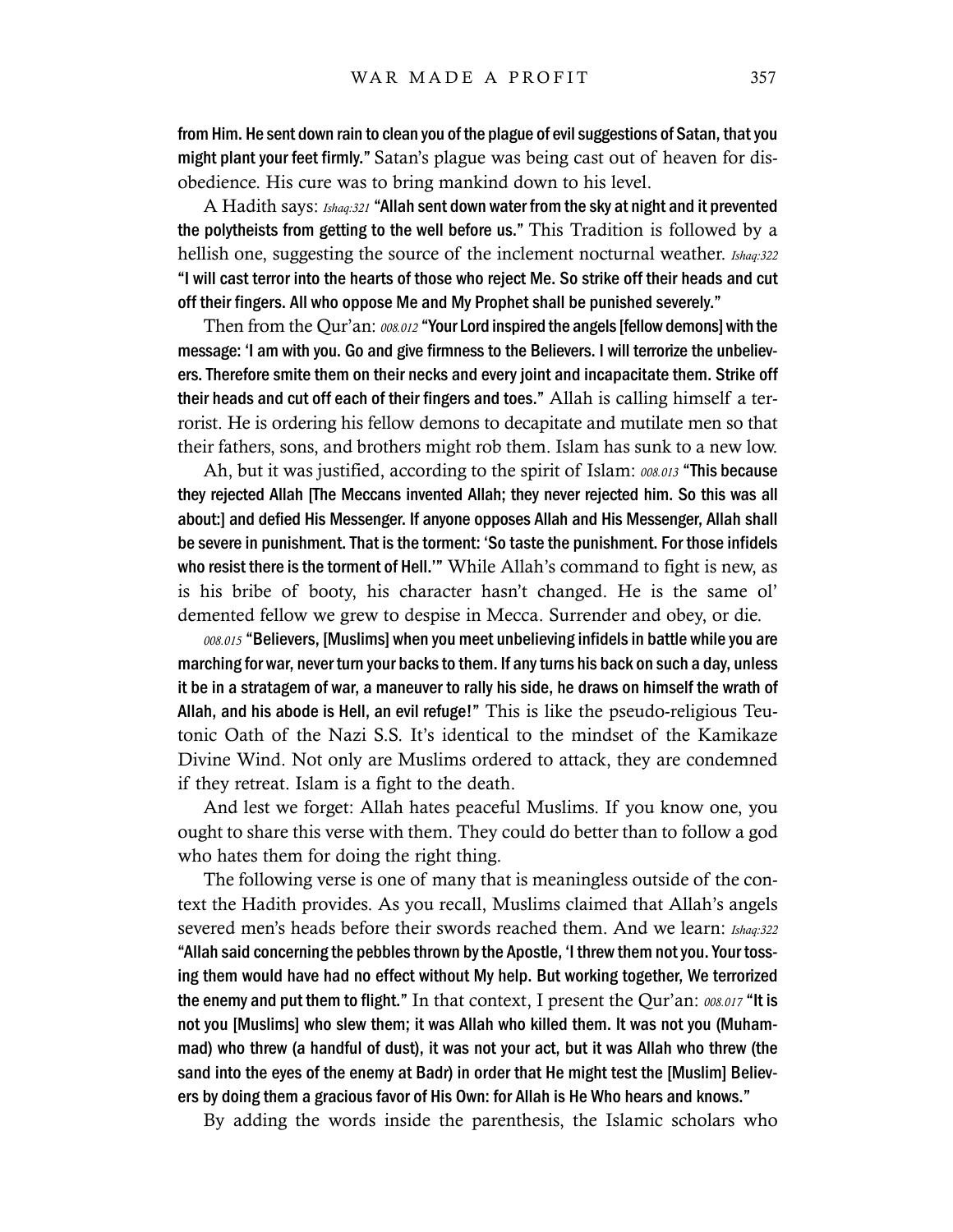translated the Qur'an have admitted two things: the Qur'an is senseless without the Sira, and the Sira is scripture. Furthermore, the passage is worse in context, not better. Allah is confessing to a crime. The men that he claimed he killed were neither warriors nor criminals. They were businessmen trying to keep Muslims from stealing their wares. By any sane definition, when he pursued and killed these men he committed an act of first-degree murder—a capital offense. In all civilized societies, murderers are either put to death or separated for life. Shouldn't Allah receive the same sentence?

And as is often the case, the murdering spirit is insane. He said that his rage was a "a gracious favor." So why would Allah confess to such a heinous crime and why did he elect to gloat about his outing with the pirates? The reasons are threefold. First, Lucifer had done all he could. He had manipulated the weather and induced men to behave badly. He was proud of himself—the failing that got him into trouble in the first place. Second, Muhammad was a coward in battle. He hunkered down in his palm-frond hut a safe distance behind the battle lines. He needed to revise history so that his militants would believe that by tossing pebbles he was actually fighting with god. Third, Muhammad took twenty percent of the spoils, a hundred times larger share than any of the combatants. If Allah was the most vicious and prolific killer rather than the pirates, he deserved the largest share.

*008.018* "This and surely; Allah weakens the deceitful plots of unbelieving infidels." In order to justify this excrement, Muhammad and Allah had to stupefy their militants first. Good must be made to appear bad, and bad must become good. The "unbelieving infidels" were at Badr to defend their people and protect their property from the bad militants, and yet this good motive is twisted into a "deceitful plot." It's but another Qur'anic lie.

*008.019* "(Quraysh Unbelievers!) You asked for a judgment so the judgment came to you. If you desist, it will be best for you. If you return (to the attack), so shall We. And your forces, no matter how large, will fail. For verily Allah is with those who believe Him!" Unable to deliver the threatened Day of Doom, Allah is suggesting that this sandlot skirmish is its equivalent. It is also interesting that this spirit's "judgment" renders booty to criminals. Further, the defensive tactics of the merchants were wrongly twisted into looking like an attack by the delusional spirit. Yet the Meccans were merely safeguarding their wares. The Muslims were on the prowl trying to steal them. This convoluted reasoning is the same strategy modern Muslims foist on an ignorant media. Thus when the Israelis defend themselves from Islamic terror they are recast as the aggressors.

With situational scriptures issued and history twisted, it was time to reinforce the purpose of Islam: *008.020* "O you who believe! Obey Allah and His Messenger. Do not turn away from *him* when you hear *him* speak. Do not be like those who say, 'We hear,' but do not listen. Those who do not *obey* are the worst of beasts, the vilest of animals in the sight of Allah. They are deaf and dumb. Those who do not understand are senseless. If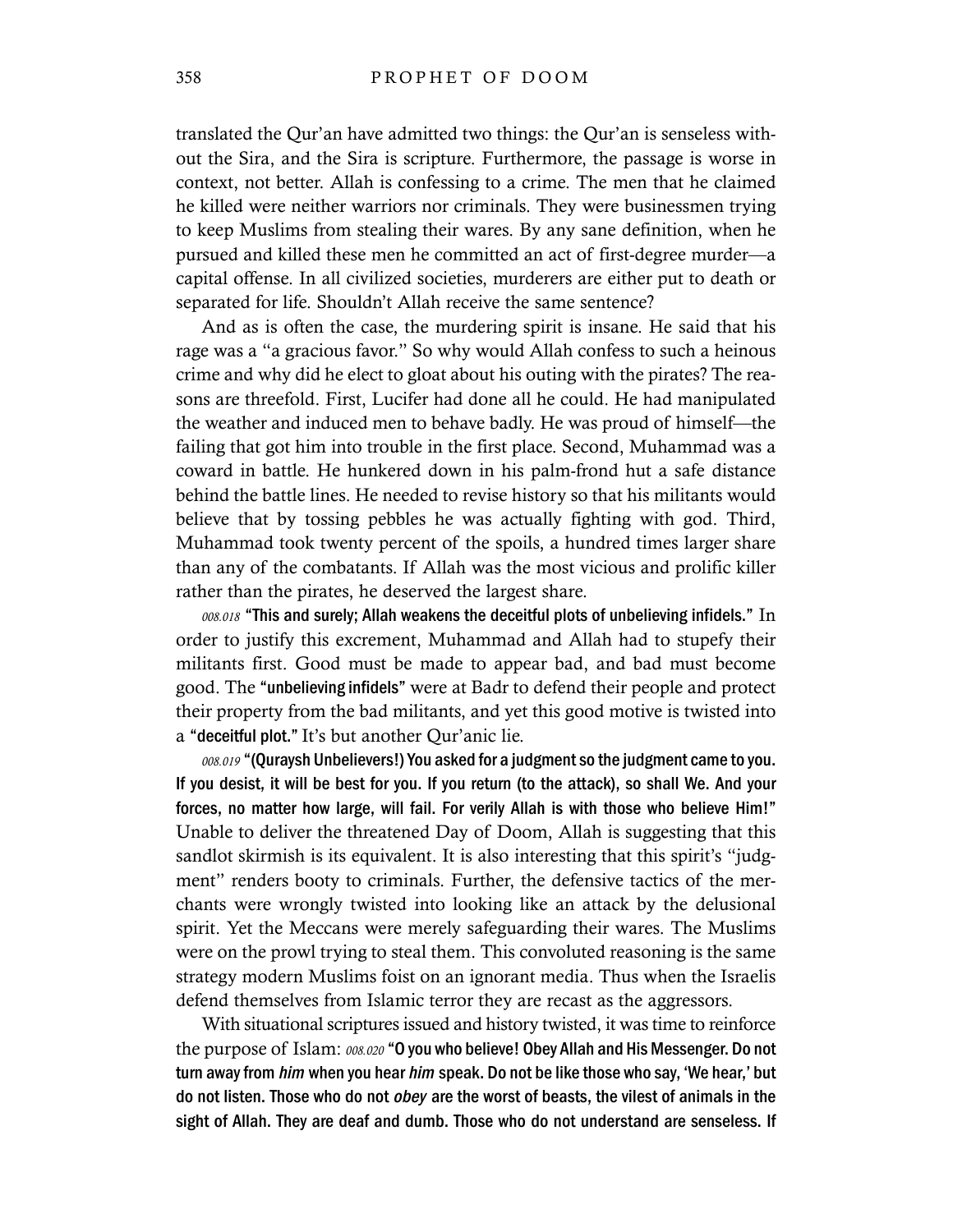Allah had seen any good in them, He would have made them listen. And even if He had made them listen, they would but have turned away and declined submission." When you consider the audience and the circumstance, this is transparent. Muhammad was lashing out against the good people of Medina and calling them bad Muslims for not following *his* orders to fight. The bad Muslims still knew right from wrong. Their consciences told them that piracy, terrorism, murder, kidnapping, ransom, and thievery were evil. As such, they were "good" people. When the "prophet" spoke to them, commanding them to become pirates, they turned away and did not listen to him.

The good Muslims, however, like their counterparts today, had been corrupted by Islam. They could no longer distinguish between right and wrong so they zealously followed the profiteer on raids to pillage and plunder.

While it is obvious that this demented doctrine needs to be exposed and exterminated—sentenced to die for its crimes—bad Muslims should be leading the parade. Their faux deity just called them the vilest of creatures. Yes, any Muslim who does not follow Muhammad's orders to murder infidels, to pillage and plunder them is deaf and dumb, senseless, the worst of beasts. Allah hates, above all else, peace-loving Muslims (even more than he hates Jews).

I beg any Muslim reading these words to let them sink in. Your god condemns you if you to not lash out in Jihad, if you do not fight to the death for his demented cause. If the Qur'an is true, if Allah is God, if Muhammad was a prophet—and you are a peaceful, loving Muslim—you are destined for a hell even more torturous than that prepared for the hospitality of the infidels. It's a lose-lose game, with your soul at stake. If Islam is true, you're toast. If Islam is a lie, you live in the poverty of a delusional doctrine and will spend eternity separated from Yahweh, your creator. It doesn't have to be that way.

Before we leave this stunning indictment of Islam, I'd like to address the opening salvo of the 20th verse. Muhammad said that any time he speaks he must be believed, followed, and obeyed. Not Allah, *him*. Even Ishaq agrees: *Ishaq:322* "Allah said, 'Do not turn away from Muhammad when he is speaking to you. Do not contradict his orders. And do not be a hypocrite, one who pretends to be obedient to him and then disobeys him. Those who do so will receive My vengeance. You must respond to the Apostle when he summons you to war." Technically, one cannot be a bad Muslim. A peaceful, loving person is either a non-Muslim or a hypocrite. Therefore, all true Muslims obey Islam's dictates and are bad people!

Muhammad's summons was to raid civilians and steal their property. This wasn't holy war; it was terrorism. Also, to follow Muhammad's orders, as Allah is compelling, one must understand the Sunnah and comply with its Hadith. That is the only place the prophet's commands and terrorist example can be found. (Unless you see Muhammad as Allah and in that case the Qur'an is just a redundant Sunnah.) Either way, from this point forward Islam is a terrorist manifesto. Its creed is: obey Muhammad, fight for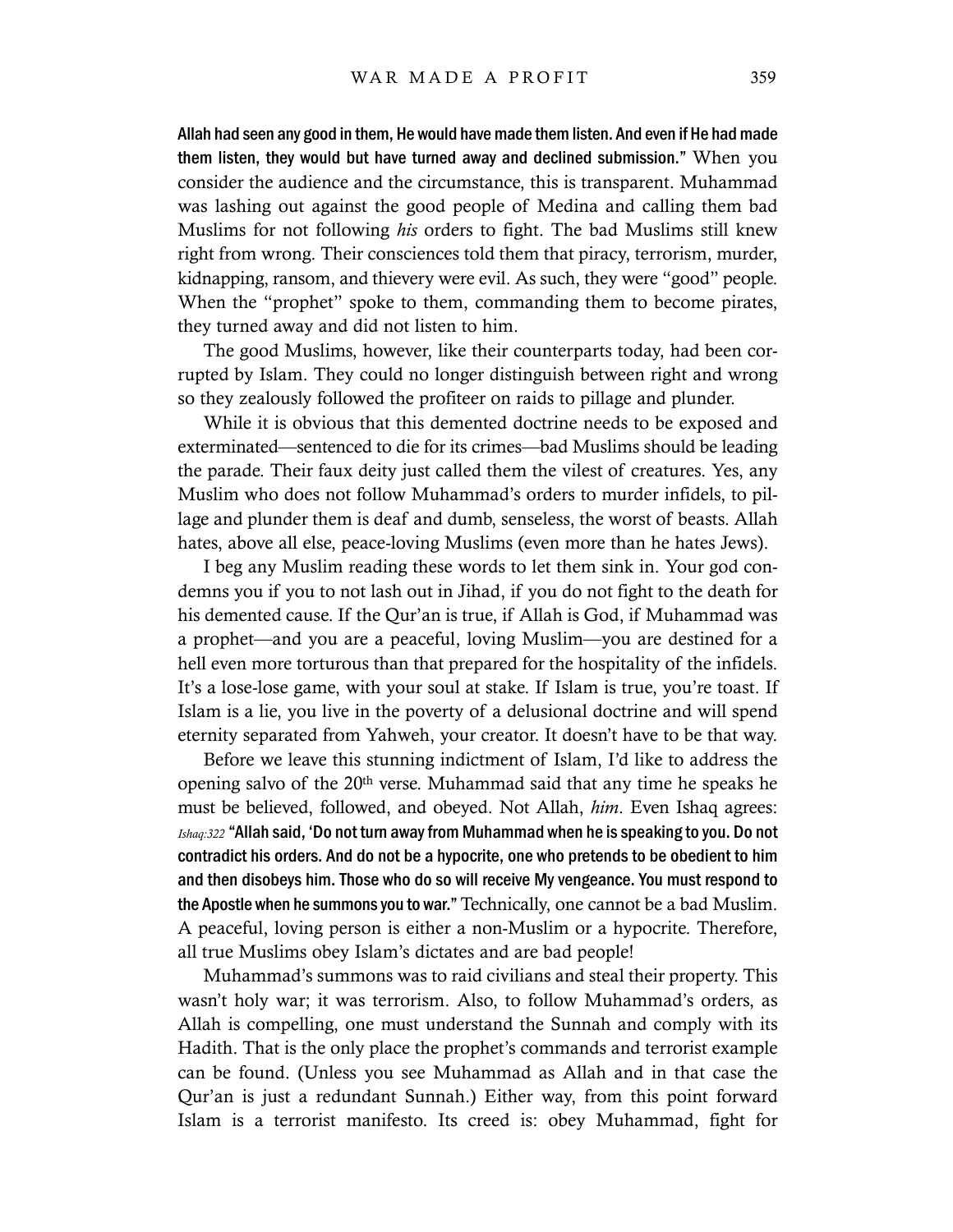Muhammad, and pay Muhammad.

Since the last Qur'anic pronouncement was too transparent even for Islam's prophet, the megalomaniac stepped aside momentarily and placed himself back on equal footing with his god: *008.024* "O Believers! Answer Allah and (His) Messenger when he calls you to that which will give you life [martyrdom]. And know that Allah comes in between a man and his heart. To Him you shall be gathered. Fear the affliction and trial that awaits those who do not obey. Allah is severe." Yes, all Muslims will meet Allah, the demonic spirit of Islam. Their affliction at his hands will be severe.

Ever deceitful, Muhammad and Allah are calling Muslims to fight to the death for their benefit, yet they say they are being called to life. This reminds me of Satan's temptation in the Garden. The apple represented death yet Lucifer called that choice immortality—life.

*008.026* "And remember, when you were a small band [i.e., bandits] and reckoned feeble and despised in the land, and were afraid that men might despoil and kidnap you, carrying you off by force, how He provided a safe asylum for you, strengthened you with His aid. He gave you refuge, and gave you the good [stolen] things, that haply you might be thankful. O you that believe, don't betray Allah and the Messenger, nor misappropriate things entrusted to you." Gloating is unseemly. Muhammad's militants had won a skirmish against some poorly equipped and out-of-shape businessmen. The Muslims were a small band of bandits, feeble and despised before Badr, and they remained so after the battle. No Muslim was carried off by force. *They* were the kidnappers. As for an asylum, I would be happy to recommend one.

*008.028* "And know that your property and your children are just a temptation, and that Allah has the best rewards." The idea that "children are just a temptation" is telling. Is Muhammad suggesting that men might be tempted to abuse their sons as he himself was abused as a child? Or is he asking parents to sacrifice their children and their money on Jihad's altar, as so many Muslims do today? While perverse, neither is as twisted as the notion that god's "best reward" is an inebriated stay in his whorehouse. Nor are they any more evil than an Islamic imam seducing mercenary militants to murder innocents to gain entry.

*008.029* "O you who believe! If you obey and fear Allah, He will grant you a criterion to judge between right and wrong, or a way to overlook your evil thoughts and deeds." If you are a good Muslim and obey out of fear, Allah will grant you a new "criterion to judge between right and wrong." And that is because all *other* religions, moral codes, and societal mores define piracy, murder, plunder, terrorism, kidnapping, thievery, and ransom as evil. But not to worry, O Islamic terrorist, because Allah will forgive your crimes, corrode your mind, and rid you of the pangs of conscience.

*008.030* "Remember how the unbelievers [Meccan merchants] plotted against you (O Muhammad), to keep you in bonds, or slay you, or get you out (of your home). They plotted, and Allah too had arranged a plot; but Allah is the best schemer." Because you have read the Hadith and studied the Qur'an in context, you know that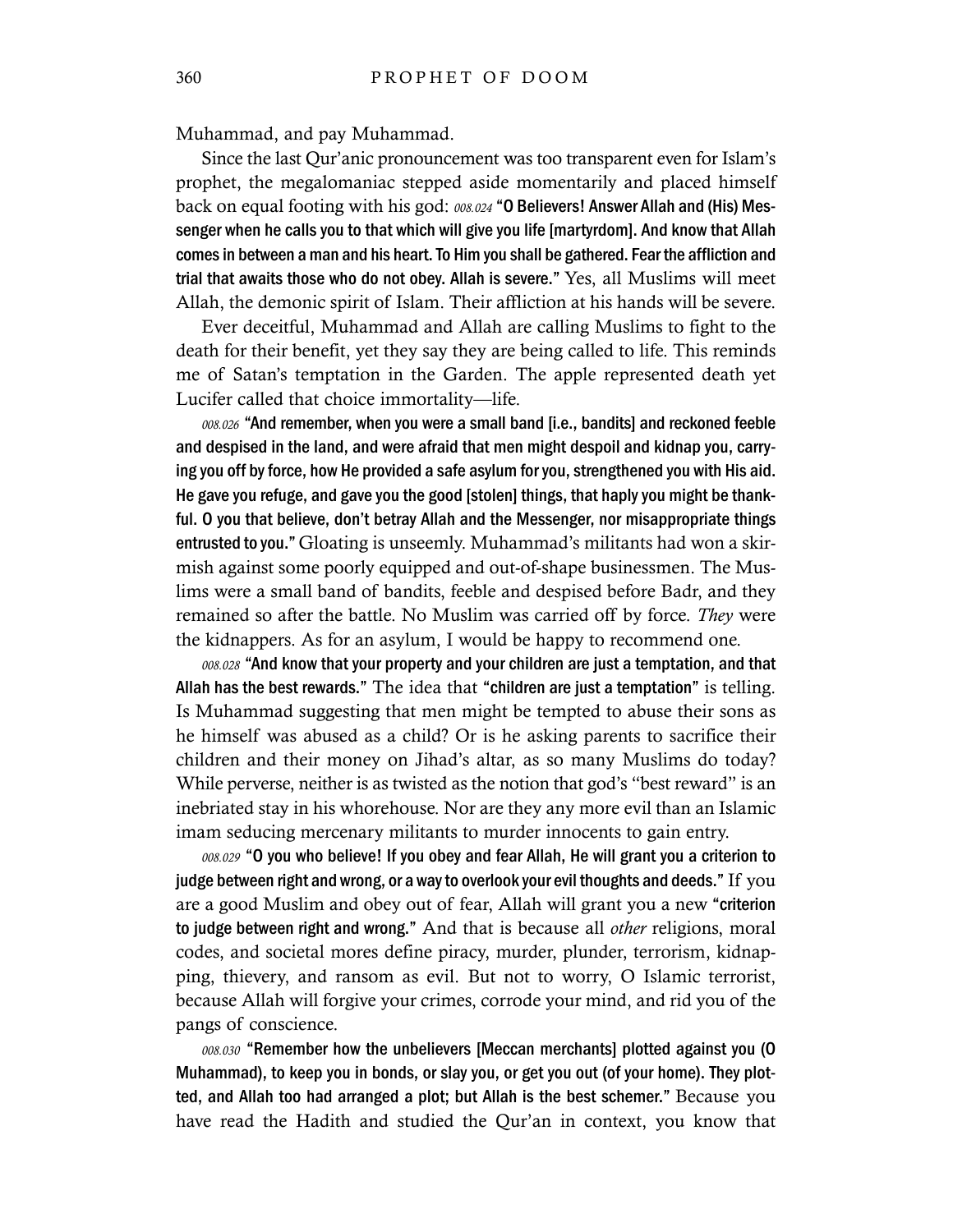Muhammad claimed he "received" this verse two years earlier. And you know that the kidnappers and the slayers were Muslims. As for Allah being the best plotter, a world-class schemer, I couldn't agree more. He is the best in the world at what he does.

Prince Charming says: *Ishaq:323* "I am the best of plotters. I deceived them with My guile so that I delivered you from them." Webster defines "guile" the way the Bible defines Satan: "insidious and cunning, a crafty or artful deception, duplicity."

*008.031* "When Our Verses are rehearsed to them, they say: 'We have heard this (before) [i.e., it's plagiarized]. If we wished, we could say (words) like these. These are nothing but stories of the ancients.'" The reason the local Arab population in Yathrib was questioning the prophet's credentials was that he had already trotted out the 2nd surah. It was filled with convoluted stories lifted from the pages of the Torah. This verse confirms that bad Muslims were smart enough to recognize a false prophet.

In the next passage we find Muhammad sidestepping the "no miracles-no prophet" and "no signs-no god" criticisms. It's as feeble as ever. *008.032* "Remember how they said: 'O Allah, if this (Qur'an) is indeed the Truth (revealed) from You, rain down on us a shower of stones from the sky, or send us a painful doom!' But Allah was not going to send them a penalty while you (Muhammad) were among them. But what plea have they that Allah should not punish them; what makes them so special? They obstructed (men) from the Holy Mosque, though they were not its fitting and appointed guardians? Its custodian can only be one who keeps his duty to Allah. Their prayer and worship at the House of Allah (the Ka'aba) is nothing but whistling and clapping of hands. They will have to taste the punishment because they disbelieved.'" This passage says that pagans believed Allah was God; they prayed to him and worshiped at his House. As such, it destroys Muhammad's justification for killing them.

These verses also contain lies and a confession. The Meccans never restricted access to the mosque. The Ka'aba was the centerpiece of Qusayy's religious scam. It was their meal ticket. The more pilgrims the better. It was Muhammad and his Muslims who were intolerant. They would ultimately restrict access, prohibiting all non-Muslim from entering Mecca. The confession provides additional support for the Profitable Prophet Plan. Muhammad was claiming ownership of the Ka'aba Inc. because he deemed himself more deserving than the rightful owners. He had made a deal with the Devil. Custodianship of Allah's House was to be his reward.

*008.036* "The unbelievers spend their wealth to hinder (man) from the Way of Allah, and so will they continue to spend; but in the end they will have intense regrets and sighs. It will become an anguish for them, then they will be subdued. The unbelievers shall be driven into hell in order that Allah may distinguish the bad from the good and separate them. Allah wants to heap the wicked one over the other and cast them into Hell. They are the losers." The Meccan merchants promoted the "way of Allah." Allah's House was all the Quraysh had going for them. But that lie isn't the problem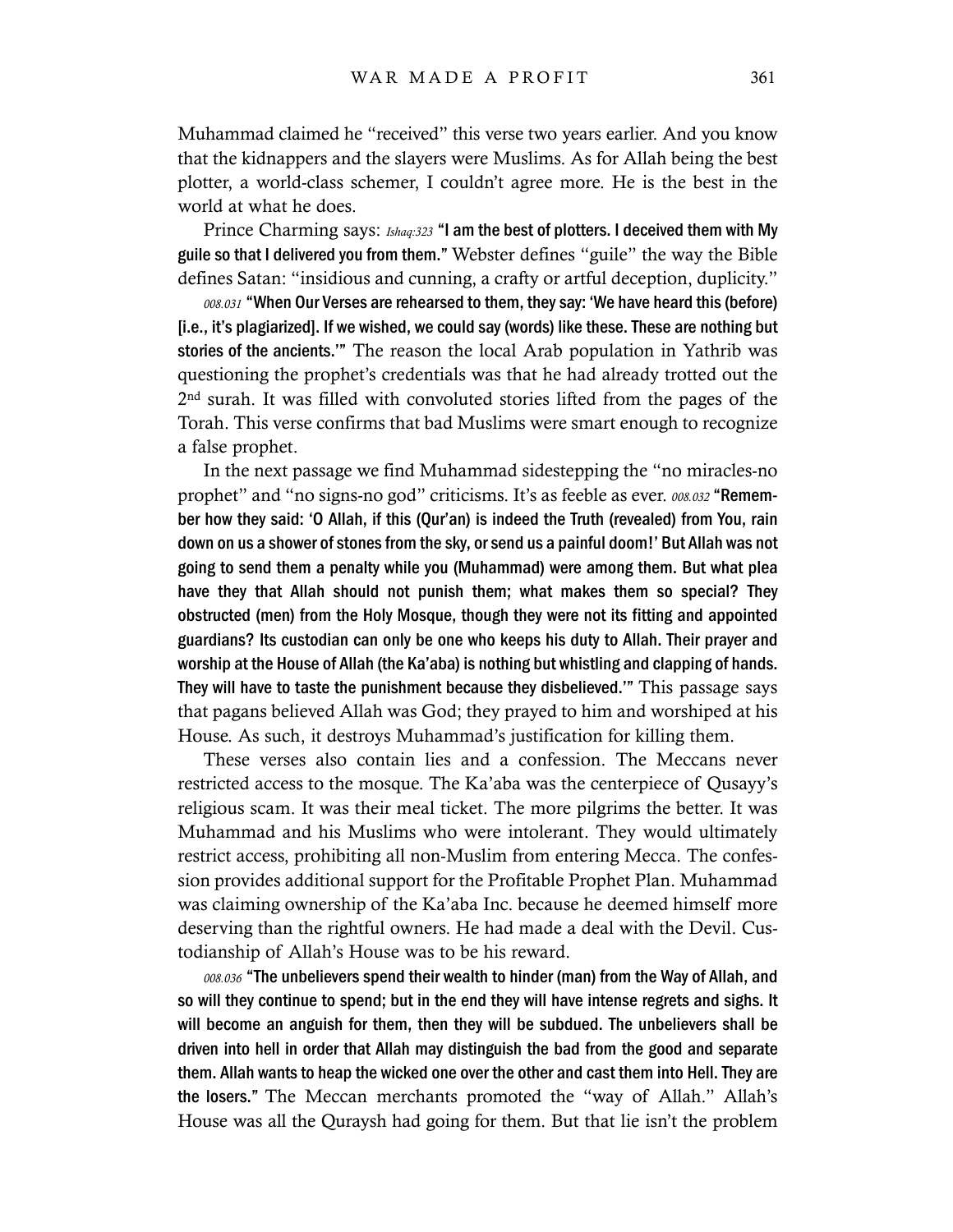with this verse. Muhammad, on behalf of his spirit, is telling non-Muslims that anguish awaits them, that they will be subdued, forced into submission and then driven into hell. Terror, a living hell, is the legacy of Muhammad.

Even Ishaq sees Allah as demonic: *Ishaq:324* "Allah said, 'Leave Me to deal with the liars. I have fetters and fire and food which chokes. I will smote the Quraysh at Badr."

The hateful and violent message of the Qur'an is as clear as *Mein Kampf*. *008.039* "So fight them until there is no more Fitnah (disbelief [non-Muslims]) and all submit to the religion of Allah alone (in the whole world). But if they cease, Allah is Seer of what they do." In or out of context, this is unequivocal. The Islamic war machine must continue to roll until every soul on earth "submits to the religion of Allah." There will be no understandings, no appeasements, no compromises, no treaties. It is surrender or die. And this verse cannot be misinterpreted, corrupted, or dismissed. The order is clear: "Fight until the whole world is in submission to Islam."

But should you want confirmation, Ishaq, the first imam to record the message of fundamental Islam interprets the verse this way: *Ishaq:324* "He said, Fight them so that there is no more rebellion, and religion, all of it, is for Allah only. Allah must have no rivals." This verse should be hung in every church, in every synagogue, in every school, and statehouse. It ought to be plastered on the front door of the State Department, Pentagon, Capitol, and White House.

Incidentally, there are two wars being announced here, not one. The first is religious; the second is spiritual. Submission to the religion of Islam is entirely political, a war designed to suppress and plunder. That battle is being fought with swords, guns, and bombs. It destroys physical things including the flesh. The spiritual war is being waged for souls. Allah, as Satan, will not tolerate a rival. *"Allahu Akbar,"* (Allah is Greater) is the battle cry. Lucifer wants us to worship him. Islam is simply his most effective and deadly scheme.

Unfortunately, the Qur'an's dark spirit knew how to motivate a merciless band of religious fanatics. *Ishaq:324* "Allah taught them how to divide the spoil. He made it lawful and said, 'A fifth of the booty belongs to the Apostle.' This is confirmed in the surah: *008.040* "If people are obstinate, and refuse to surrender, know that Allah is your Supporter. And know that one fifth of all the booty you take belongs to Allah, and to the Messenger, and for the near relatives (of the Messenger), orphans, and the needy wayfarer [we've heard this before]. Believe in Allah and in what We sent down to Our slave on the Day of victory over the infidels when the two armies clashed. And Allah has the power to do all things." Fortunately, all Allah/Satan can do is play with the weather and tempt men to do his bidding. Unfortunately, all too many are willing. The temptation in this case was money. Muslim militants got rich [by Arab standards] robbing Muhammad's enemies. Of course, they had to give the prophet a fifth of the spoil, yet that was no more onerous than what Black Beard required. But since Badr was only a ragtag mob of mercenary misfits against a bunch of camel-driving merchants, you have to wonder about the inadequacy of a spirit who called them "armies" and required a thousand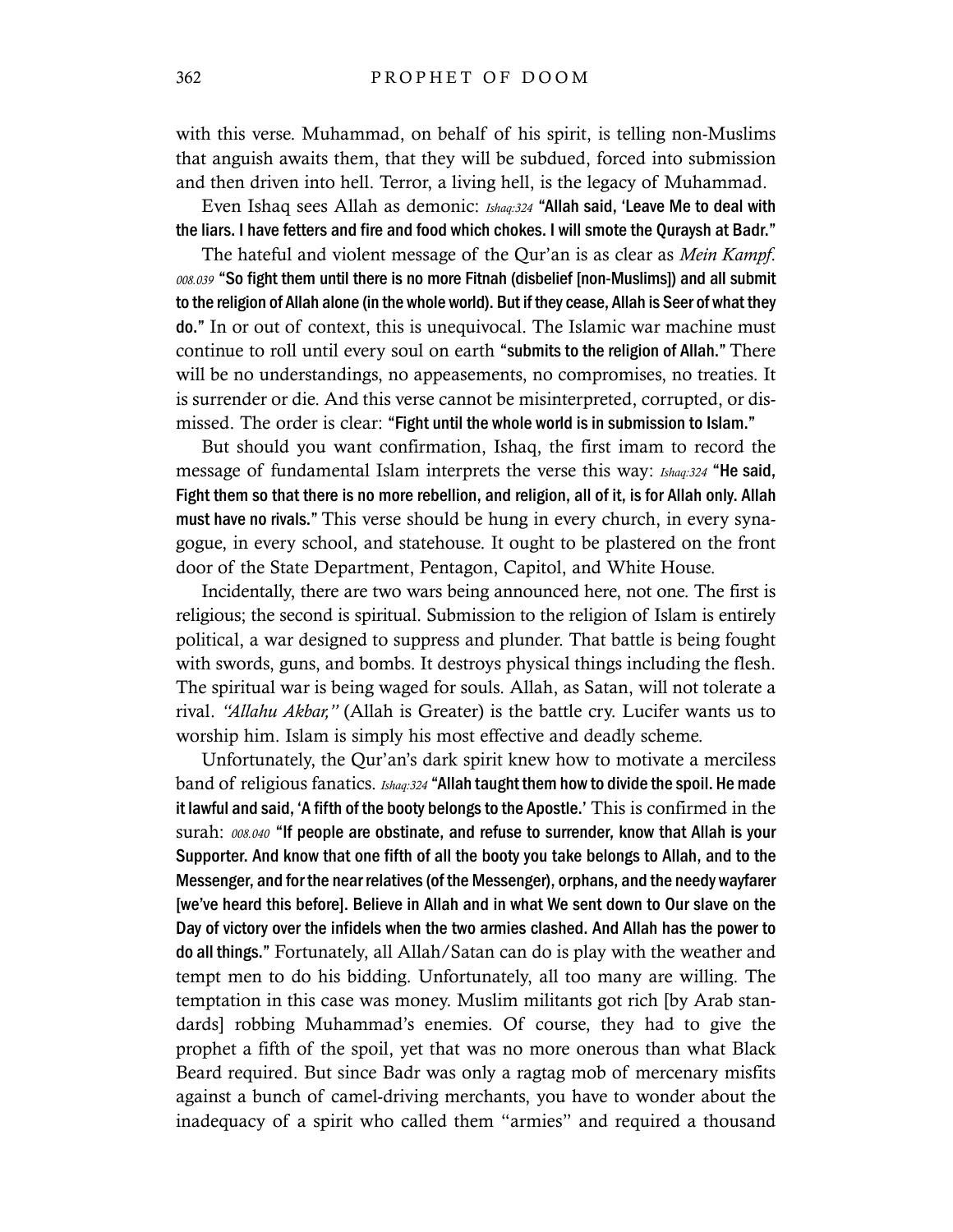demonic angels to carry the day. I wouldn't bet my life on Team Islam.

You may have picked up on it already, but if not, Muhammad had a little problem. He and his raiders had gone after a merchandise-laden caravan. The money they sought eluded them. So while they stole some swords and coats of mail, and kidnapped some men for ransom, the expedition was a bust. The caravan got away. *008.042* "(Remember) you were on the hither side of the valley, and they were on yonder bank. The caravan was on lower ground still (by the coast). Even if you had made a mutual appointment to meet, you would certainly have declined to fight and failed to achieve your goal because Allah needed to accomplish a different matter. Those who were destroyed had to perish as a clear demonstration [of Allah's seductive control]. And those who lived survived as a positive proof (of His authority). Allah is He Who hears and knows." In other words, Allah won the coin toss. His lust for murder took precedence over Muhammad's yearning for money. As for the dark spirit of Islam hearing and knowing; it's true. Lucifer is able to maneuver in time and travel unseen. He listens and learns how to best tempt his stooges. Everyone has a soft spot, a longing, a desire, something that they crave.

*008.045* "O believers! When you meet an army, be firm, and think of Allah's Name much; that you may prosper." It was a hellish bargain they made for money. "Obey Allah and His Messenger; and do not dispute [with them], lest you lose courage and your power departs; persevere!" The Hadith says: *Ishaq:325* "Muslims, fight in Allah's Cause. Stand firm and you will prosper. Help the Prophet, obey him, give him your allegiance, and your religion will be victorious."

But not everyone had joined the party. So the bad Muslims had to be rebuked. There was no room in Islam for a second leader or for peace: *008.047* "Be not as those who came from their homes full of their own importance, trying to turn men away from [fighting in] Allah's Cause. Allah is encircling them. Satan made their acts seem alluring to them, and said: 'No one can conquer you this day, while I am near you.' But when the two armies came in sight of each other, he turned on his heels, and said: 'Lo! I am not with you. I see what you cannot. Verily, I fear Allah: for Allah is severe in punishment.'" Ishaq tells us: "Umayr saw Satan at Badr. When the Devil turned, a surah was handed down concerning him." Then describing Allah, Umayr says: *Ishaq:319* "Satan made their deeds seem good to them and said that they would be victorious because he was their protector. But the Devil deceived them." And he continues to do so.

Following the Satanic interlude, Allah calls bad Muslims "diseased." Their peaceful nature evidently irked the spirit of war. *008.049* "The hypocrites [bad Muslims] and those in whose hearts is a disease said: 'The religion has deceived and misled them.'" Bad Muslims could be good people, discerning people. They recognized that fundamental Islam was deceitful. And they knew Islam, Muhammad, and Allah better than anyone.

If this is "God" speaking, I move that we elect a new one. *008.050* "If you could have seen the infidels when the angels drew away their souls, striking their faces and smiting their backs. The angels said: 'Taste the penalty of the blazing Fire.'"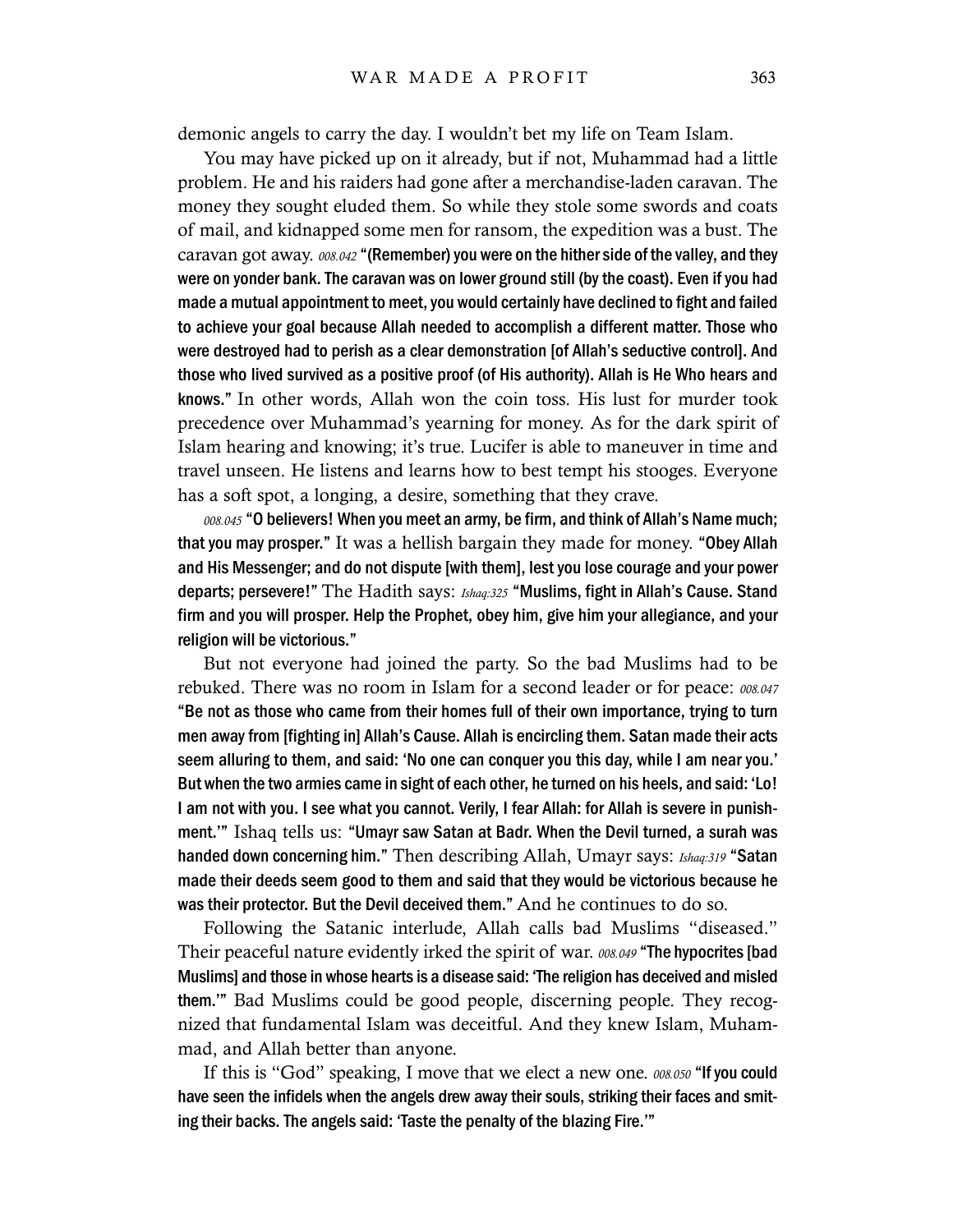*008.052* "They [Meccans] brought this on themselves. Their case is like that of Pharaoh and of those before them. They denied and rejected the revelations of Allah, and Allah destroyed them, punishing them for their crimes: for Allah is strict, severe in punishment." And what bears saying bears repeating…*008.054* "This was the case with Pharaoh and those before them: They denied and rejected the revelations of their Lord: so We destroyed them." This wasn't a second translation; it was a "senior moment."

The war surah marches on with these lovely words: *008.055* "Verily the worst of creatures, the vilest of beasts in the sight of Allah are those who reject Him and will not believe. They are those with whom you make an agreement, but they break their covenant every time, and they keep not their duty [to fight]." The bad Muslims are being hammered again. Muhammad is miffed that they reneged on the Pledge of Aqabah. Muslims agreed to protect the prophet like they did their women and to fight whomever he fought. They didn't figure on that including terrorism and piracy, so they bailed on him. As a consequence, the bad peace-loving Muslims were labeled the "worst of creatures."

Enough Mr. Nice Guy. It was time to go back on the warpath. These are some of the most chilling words ever uttered in the name of god: *008.057* "If you gain mastery over them in battle, inflict such a defeat as would terrorize them, so that they would learn a lesson and be warned." It's pretty hard to reconcile these words with the Islam-is-a-peace-loving-religion myth. This sounds like one of al-Qaeda's speeches to me. The Sira presents the "Terror Manifesto" this way: *Ishaq:326* "If you come upon them, deal with them so forcibly as to terrify those who would follow them that they may be warned. Make a severe example of them by terrorizing Allah's enemies."

Before anyone puts their trust in the "peace process" or supports a treaty with an Islamic organization or nation, they should consider Allah's admonition: *008.058* "If you apprehend treachery from any group on the part of a people (with whom you have a treaty), retaliate by breaking off (relations) with them: for Allah loves not the treacherous. The infidels should not think that they can bypass (the law or punishment of Allah). Surely they cannot get away." A second translation reads: "The unbelieving infidels should not think that they can bypass Islam; surely they cannot escape."

Now that Islam has our undivided attention, it's time for Allah to scare us to death. *008.060* "Prepare against them whatever arms and cavalry you can muster that you may strike terror in the enemies of Allah, and others besides them not known to you." This is a call for all good Muslims to amass their weapons of mass destruction. The Noble Qur'an even adds "tanks, planes, missiles, and artillery" to the text. Allah is ordering Muslims to terrorize his enemies, their enemies, and enemies yet unknown. This is as purposeful as a panzer tank, as unyielding as a kamikaze. It explains why Muslims are terrorists. And it foretells our future if we fail to expose this doctrine, if we fail to annihilate it before it annihilates us.

This is a matter of life and death, so I want to give you the benefit of another translation: "Against them make ready your strength to the utmost of your power, including steeds of war, to strike terror into the enemies of Allah and your enemies,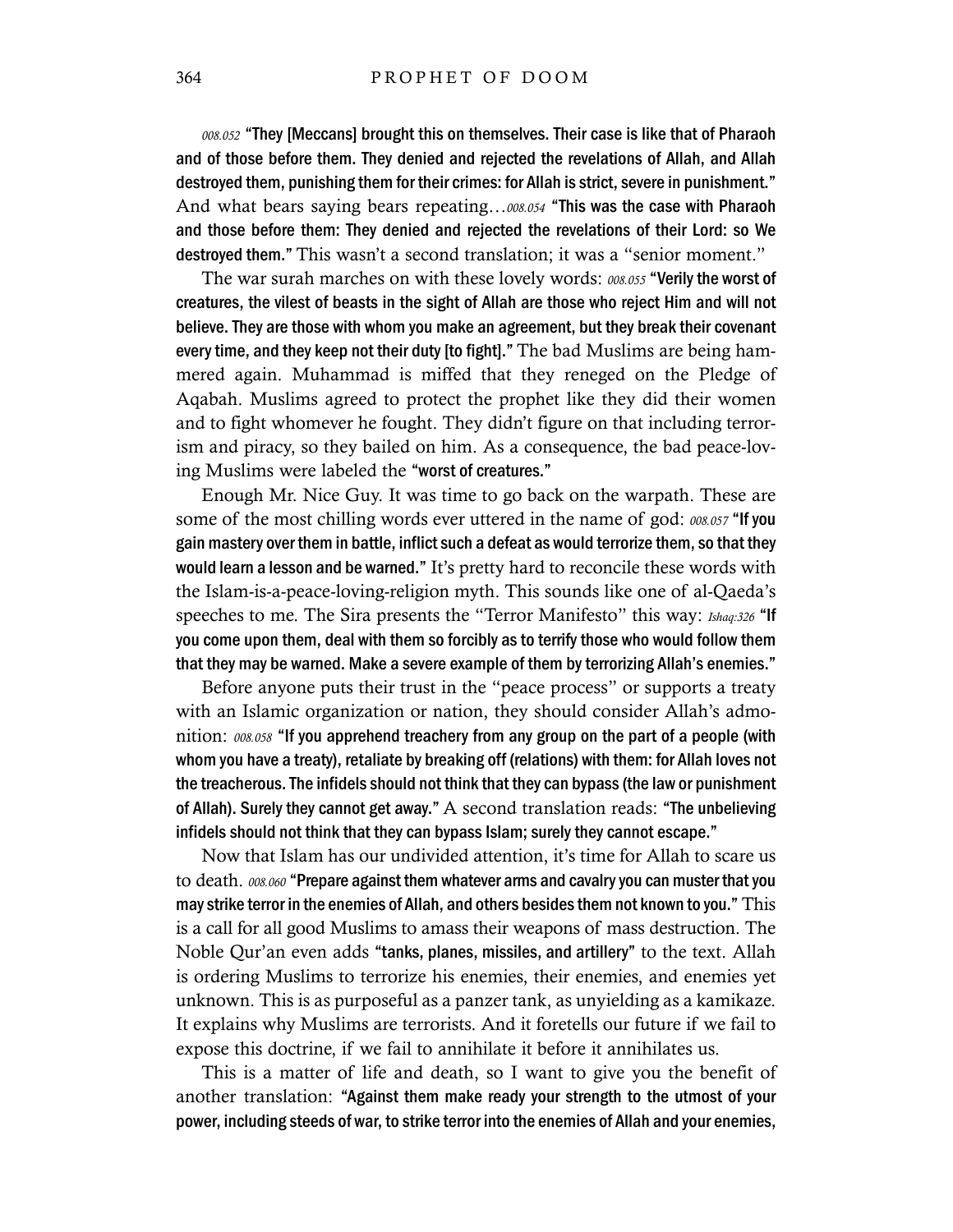and others besides, whom you may not know. Whatever you spend in Allah's Cause will be repaid in full, and no wrong will be done to you [for killing others]."

If you were ignorant of verses 57 through 60, you might be suckered by the 61st. *008.061* "But if the enemy inclines toward peace, do you (also) incline to peace, and trust in Allah." However…"Should they intend to deceive or cheat you, verily Allah suffices: He strengthened you with His aid and with the Believers." The small print here is real important. "Should they intend to deceive or cheat" is an open invitation to invoke 8:57 to 60. It presupposes a hypothetical before anything occurs. And Muhammad knew it. Within days he would claim that he "feared" the Jewish Qaynuqa. He broke the treaty he had formed with them, besieged them, exiled them, and stole their homes, property, and businesses.

The first to interpret this surah said: *Ishaq:326* "If they ask you for peace on the basis of Islam (submission), make peace on that basis. Be of one mind by His religion."

The next two verses, which speak of cementing love in the midst of a killing spree, are incomprehensible. This odd segue brings us to one of Allah's most ominous lines. *008.065* "O Prophet, urge the Believers to the fight. If there are twenty among you with determination they will vanquish two hundred. If a hundred, they will slaughter a thousand of the unbelieving infidels: for these are a people devoid of understanding." This is the math of terror. On September 11<sup>th</sup> nineteen "good" Muslims followed Allah's instructions and murdered 3,000 innocent men, women, and children, fathers and mothers, sons and daughters, brothers and sisters. They snuffed out their lives because we were a people devoid of understanding.

I know that the temptation is to read on. But please, before you do, ponder the implications of this surah. This is the spirit of Islam speaking directly to Muslims. It is why they are terrorists.

The Sira proclaims: *Ishaq:326* "O Prophet exhort the believers to fight. If there are twenty good fighters they will defeat two hundred for they are a senseless people. They do not fight with good intentions nor for truth." Such could be said for America. The U.S. State Department has managed to lose the peace because they are ignorant of the truth. Believing that the "enemy of my enemy is my friend," we fight with less than ideal intentions. As a nation we have partnered with the wrong people and thereby created our next foe. We liberated China and they slaughtered us in Korea. We supported Stalin and it killed us in Vietnam. We funded the Mujahidun and they became al-Qaeda. We furnished biological weapons to Saddam and Americans died to keep him from using them. Not to be outdone, we have formed alliances with Saudi Arabia, Egypt, and Syria against Israel so that our friend might be victimized.

Allah wasn't finished motivating his terrorists to attack us. *008.066* "Now Allah has lightened your (task), for He knows that there is a weak spot in you [which is precisely what he is exploiting]. So if there are a hundred of you with determination they will vanquish two hundred, and if a thousand, they will kill two thousand by the will of Allah. For Allah is with those who are determined." It's true. Letters taken from the cars the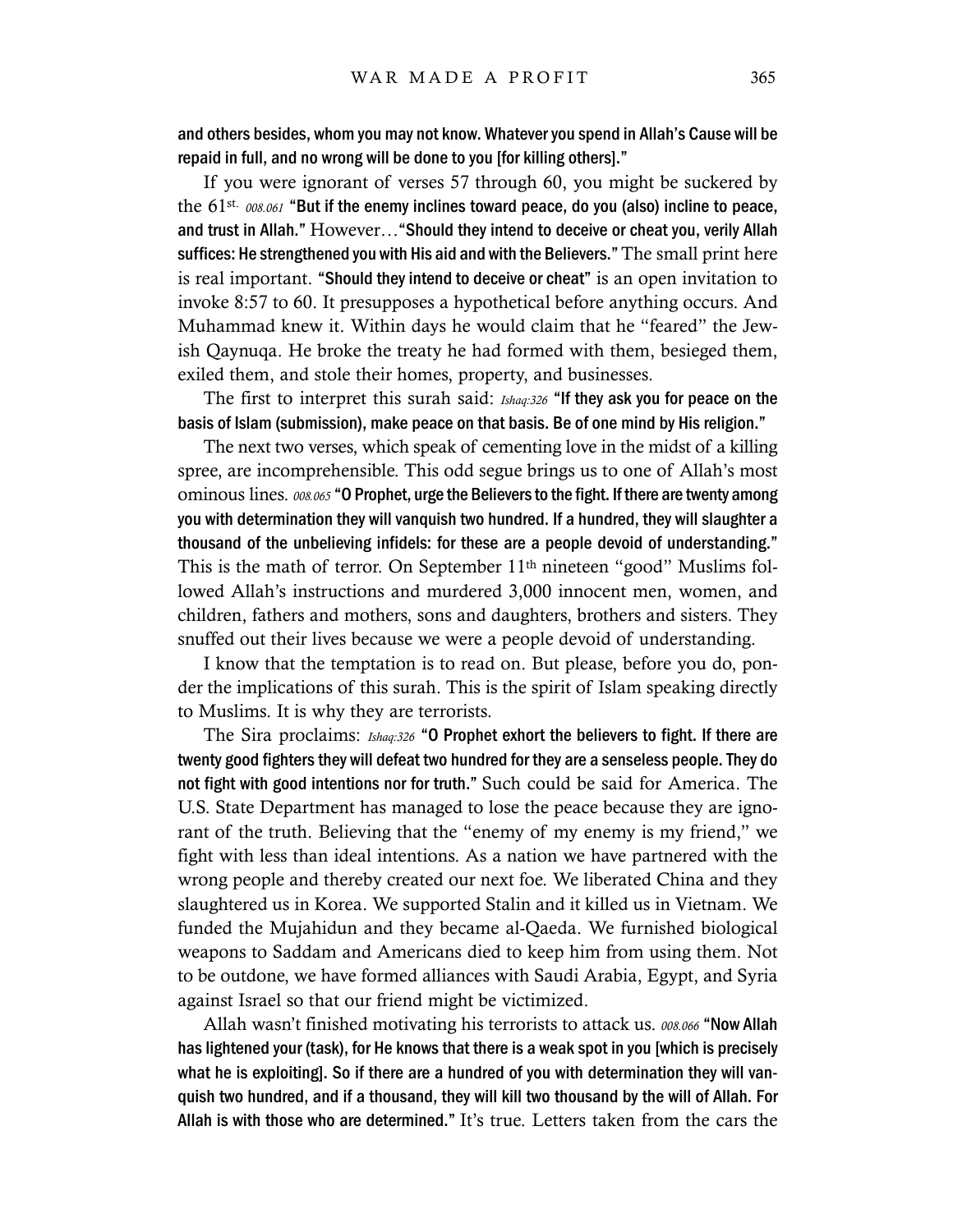suicide bombers of 9/11 left behind included prayers to Allah. The Muslims were singing *Allahu Akbar* as they slit the stewardess' throats and pointed the planes at our buildings. This is the price we pay for our blindness, for seeing Islam as a religion rather than a terrorist dogma. We allow mosques to preach the hatred and violence of the 8<sup>th</sup> surah right next door to our businesses, our schools, and our homes. The crater that was the World Trade Center stands as a memorial to our ignorance. The destruction of New York will be the legacy of our inaction.

*Ishaq:326* "Abdallah told me that when this verse came down it was a shock to the Muslims who took it hard. They were afraid, as the odds were too great. So Allah relieved them and cancelled the verse with another: 'Now has Allah relieved you and He knows that there is a weakness among you, so if there are 100 [rather than 20] they shall vanquish 200.'"

Now that he had calmed the nerves of his squeamish militants, the war god of Islam was ready to approve kidnapping for ransom. He knew that terrorists craved money as much as they enjoyed murder. *008.067* "It is not fitting for any prophet to have prisoners until he has made a great slaughtered in the land. You desire the lure of the frail goods of this world while Allah desires the Hereafter, and Allah is Mighty." Another translation begins: "No apostle should take captives until he has battled and subdued a nation." This is a dual confession. Muhammad lusted for the ransom captives would bring, but his Allah persona was unwilling to enrich the prophet until he became a psychopathic killer. That's because Allah was entertained by torturing men in the fires of hell. And if you're unsure whether calling Muhammad a psychopath is fair, go back and read his conversation with the mutilated bodies in the pit.

Every word of this is so unbelievable, so maniacal, I have tried to buttress the Qur'anic presentation with an ample dose of Ishaq's insights. *Ishaq:326* "Allah said, 'No Prophet before Muhammad took booty from his enemy nor prisoners for ransom.' Muhammad said, 'I was made victorious with terror. The earth was made a place for me to clean. I was given the most powerful words. Booty was made lawful for me. I was given the power to intercede. These five privileges were awarded to no prophet before me.'" There is no denying that Muhammad was unlike all other prophets.

The Sira continues to interpret the Qur'an: *Ishaq:327* "Allah said, 'A prophet must slaughter before collecting captives. A slaughtered enemy is driven from the land. Muhammad, you craved the desires of this world, its goods and the ransom captives would bring. But Allah desires killing them to manifest the religion.'" This is so ungodly, so demonic, I don't even know what to say. "Allah desires killing them to manifest the religion.'"

*008.068* "Had it not been for a previous agreement from Allah, a severe penalty would have reached you for the (ransom) that you took as booty." In other words, the prophet was given a special dispensation. Since he had shown himself worthy and been willing to slaughter his kin, ransom was his just reward. Imagine that.

But since you're my boy, revel in the loot, celebrate the butchering of your kin, turn your murderers into martyrs…*008.069* "So enjoy what you took as booty; the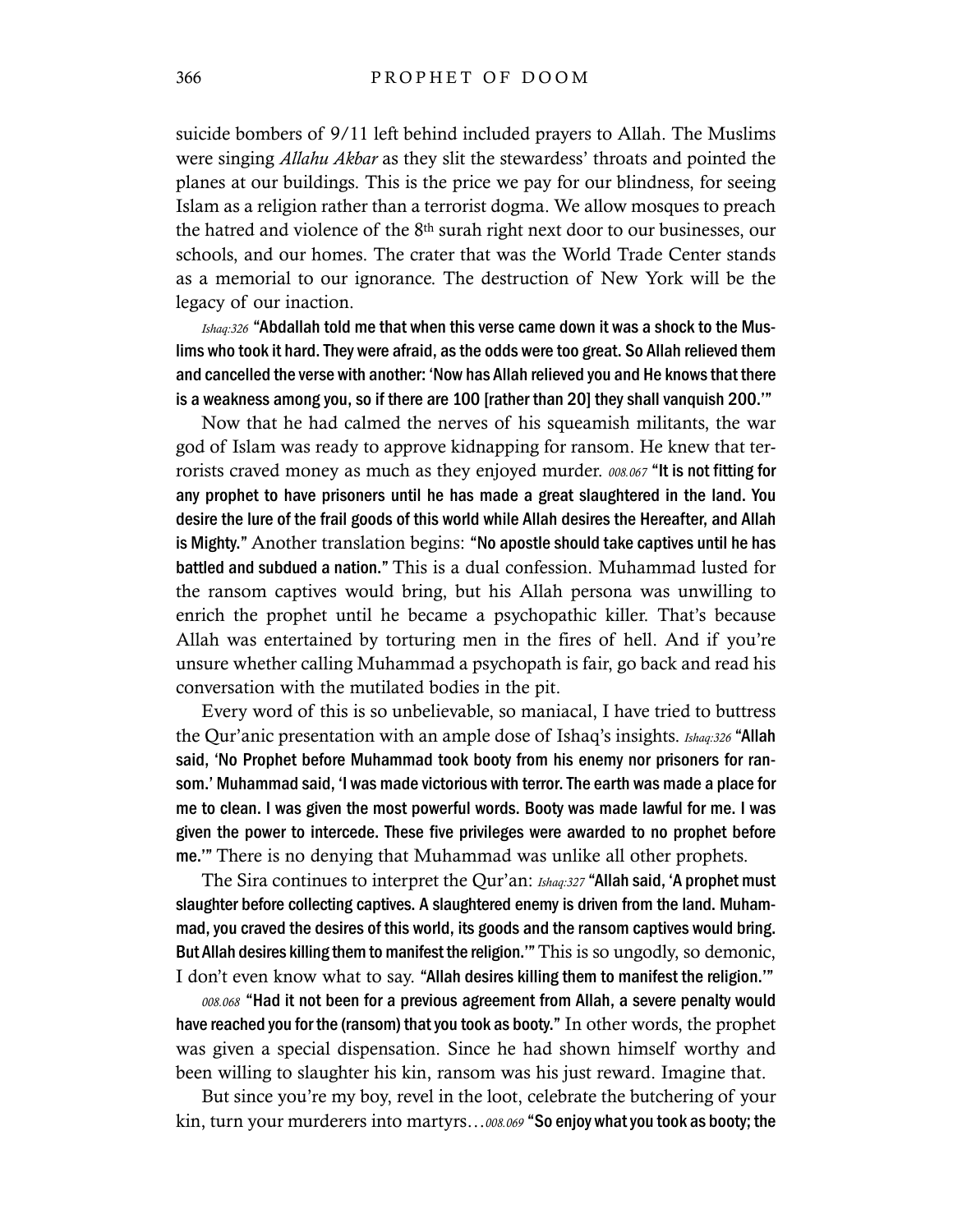spoils are lawful and good." Once again, this is demonic. Lucifer is the only spirit capable of not only authorizing thievery, but actually calling it good. And it was "good" from his perspective, because it seduced men to act badly.

The Hadith agrees: *Ishaq:327* "Allah made booty lawful and good. He used it to incite the Muslims to unity of purpose. So enjoy what you have captured."

The following is hideously out of character for the author of this surah. As such, it's all part of the deception: "Fear Allah: for Allah is Forgiving, Merciful."

*008.070* "O Prophet, tell the captives in your hands: 'If Allah knows or finds any good in you, He will give you something better than what has been taken from you.'" What is the Black Stone supposed to do when it finds something good? Roll over? Jump for joy? And by the way, why do the captives who lost their sons and brothers trying to protect their belongings need forgiveness? They were victims, not villains. But that wasn't the purpose of this verse. It was designed to lure Meccans into Muhammad's service. If they joined him they too would be able to steal and kidnap with "god's" blessing.

Only the illiterate messenger of a rock idol would recite something this foolish: *008.071* "If they try to deceive you, remember they have deceived Allah before. So he gave you mastery over them." Fortunately, Allah is dumb enough to be deceived by man. We *can* prevail against Lucifer and his Islam.

But first we must break the curse. We must free Muslims to think for themselves. For until we do, they will continue to pit good Muslims against bad Muslims. *008.072* "Those who accepted Islam, left their homes, and fought with their property and lives in Allah's Cause, as well as those who gave (them) asylum, aid, and shelter, those who harbored them—these are allies of one another." According to Allah: a good Muslim kills and aids or abets killers. That explains the Taliban. What's more, a good Muslim is a suicide bomber. They sacrifice their life and property in Allah's Cause.

To define bad Muslims, the verse says: "You are not responsible for protecting those who embraced Islam but did not leave their homes [to fight] until they do so." And so that there would be no doubt, Muhammad once again helped his god characterize the nature and deeds of "good" Muslims: *008.073* "The unbelieving infidels are allies. Unless you (Muslims of the whole world unite and) aid each other (fighting as allies, as one united block under one Caliph to make Allah's religion victorious), there will be confusion, anarchy, and discord on earth, great mischief and corruption. Those [good Muslims] who accepted Islam, left their homes to fight in Allah's Cause (al-Jihad), as well as those who give them asylum, shelter, and aid—these are (all) [good Muslim] Believers: for them is pardon and bountiful provision (in Paradise)." By definition: all good Muslims are bad people. Islam makes them that way.

We have seen Islam in action. God and prophet have revealed their true identities, their motivations, and their rage. There is no retreat from the battlefields of Badr. As with the Nazis documenting their barbaric behavior in Poland, Islam chronicled its deeds. The doctrine cannot escape the damage